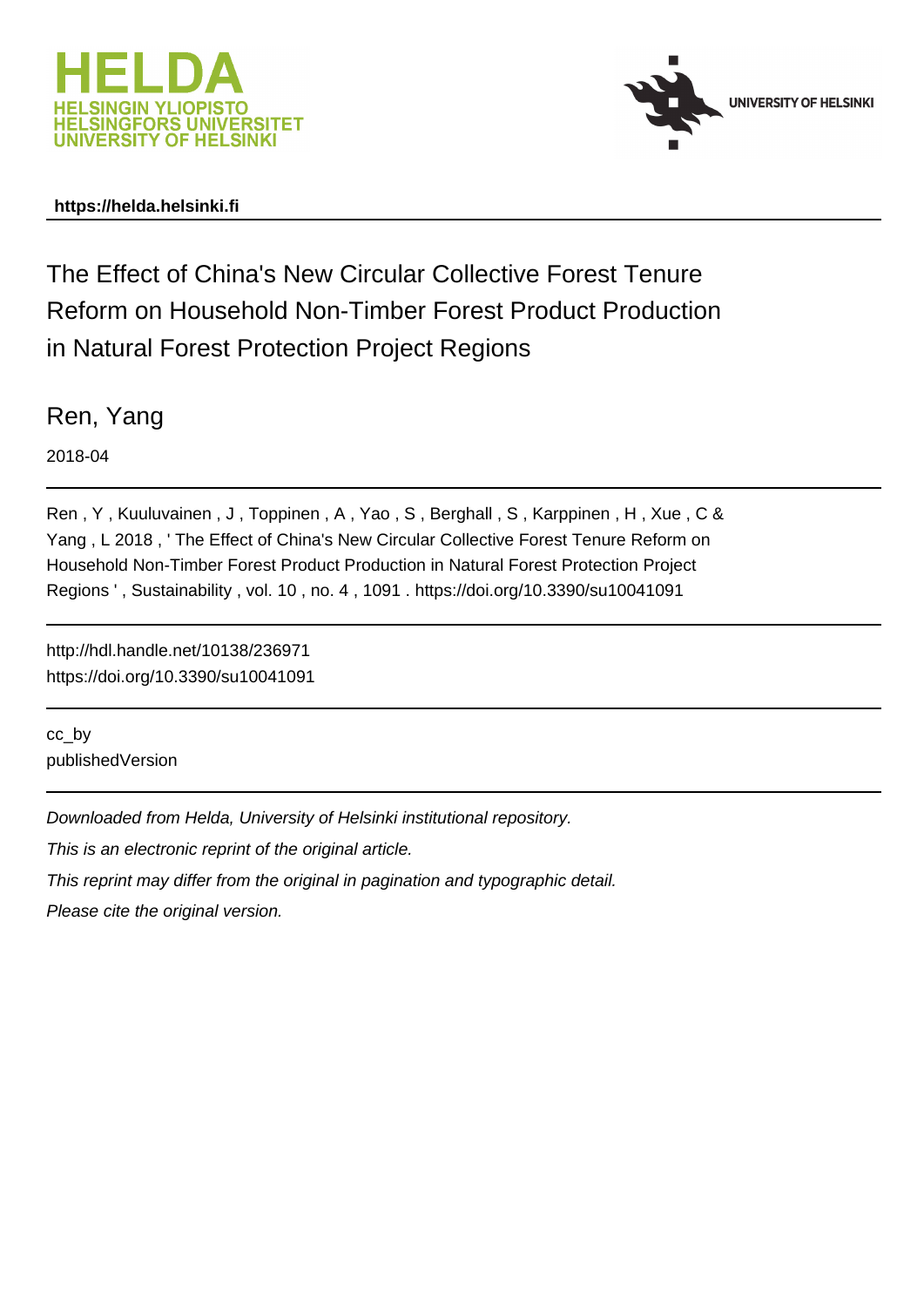

*Article*

# **The Effect of China's New Circular Collective Forest Tenure Reform on Household Non-Timber Forest Product Production in Natural Forest Protection Project Regions**

**Yang Ren <sup>1</sup> , Jari Kuuluvainen <sup>2</sup> [ID](https://orcid.org/0000-0002-8890-0390) , Anne Toppinen <sup>2</sup> [ID](https://orcid.org/0000-0003-0910-1505) , Shunbo Yao 1,\*, Sami Berghäll <sup>2</sup> , Heimo Karppinen <sup>2</sup> [ID](https://orcid.org/0000-0001-8631-1843) , Caixia Xue <sup>1</sup> and Liu Yang <sup>1</sup>**

- Research Center for Resource Economics and Environment Management, College of Economics and Management, Northwest A&F University, No. 3 Taicheng Road, Yangling 712100, China; yang.ren@helsinki.fi (Y.R.); xiaoxueacc@126.com (C.X.); yangliu6661@126.com (L.Y.)
- <sup>2</sup> Department of Forest Sciences, University of Helsinki, P.O. Box 27, Helsinki 00014, Finland; jari.kuuluvainen@helsinki.fi (J.K.); anne.toppinen@helsinki.fi (A.T.); sami.berghall@helsinki.fi (S.B.); heimo.karppinen@helsinki.fi (H.K.)
- **\*** Correspondence: yaoshunbo@nwafu.edu.cn; Tel.: +86-029-8708-1291

Received: 22 March 2018; Accepted: 2 April 2018; Published: 5 April 2018



**Abstract:** The implementation of China's natural forest protection project (Protection Project) in 1998 changed households' forestry production modes in project regions, and China's new circular collective forest tenure reform (Tenure Reform) has been implemented since 2003 with the goal of motivating household forestry production and increasing household income from forests. Policymakers expect that Tenure Reform could also stimulate households to engage in non-timber forest products (NTFPs) production in Protection Project regions. However, only a few studies have investigated the effect of Tenure Reform on household NTFP production in Protection Project regions. To fill this gap, we built an integrative conceptual framework and estimated a corresponding structural equation model (SEM) using survey data from 932 households in Protection Project regions in southwestern China. In our research framework, there are four factors, including household characteristics, labour and social capital, forestland characteristics, and the Tenure Reform, affecting household NTFP production. The results substantiate that Tenure Reform has had a significant positive effect on household NTFP production. Additionally, household and forestland characteristics have promoted household NTFP production, but quantitatively less than Tenure Reform. This report can be used to inform the government that future investment in Tenure Reform still needs to be enhanced, and policy enforcement still needs to be strengthened.

**Keywords:** households; non-timber forest products production; collective forest tenure reform; natural forest protection project; structural equation model; China

# **1. Introduction**

China has forcibly implemented the Natural Forest Protection Project (Protection Project) since 1998, with the aim of protecting natural ecosystems [1]. Varying the degree of logging bans in different regions is the most critical policy instrument used by the program [2]. By 2016, over 30 million hectares of natural forests in 18 out of 34 provincial-level administrative regions had engaged in the Protection Project [3]. In these regions, the Protection Project has dramatically changed the way in which households utilize forests and other natural resources, leading to decreased timber incomes for farmers [4]. Consequently, farmers in many Protection Project regions have gradually begun shifting

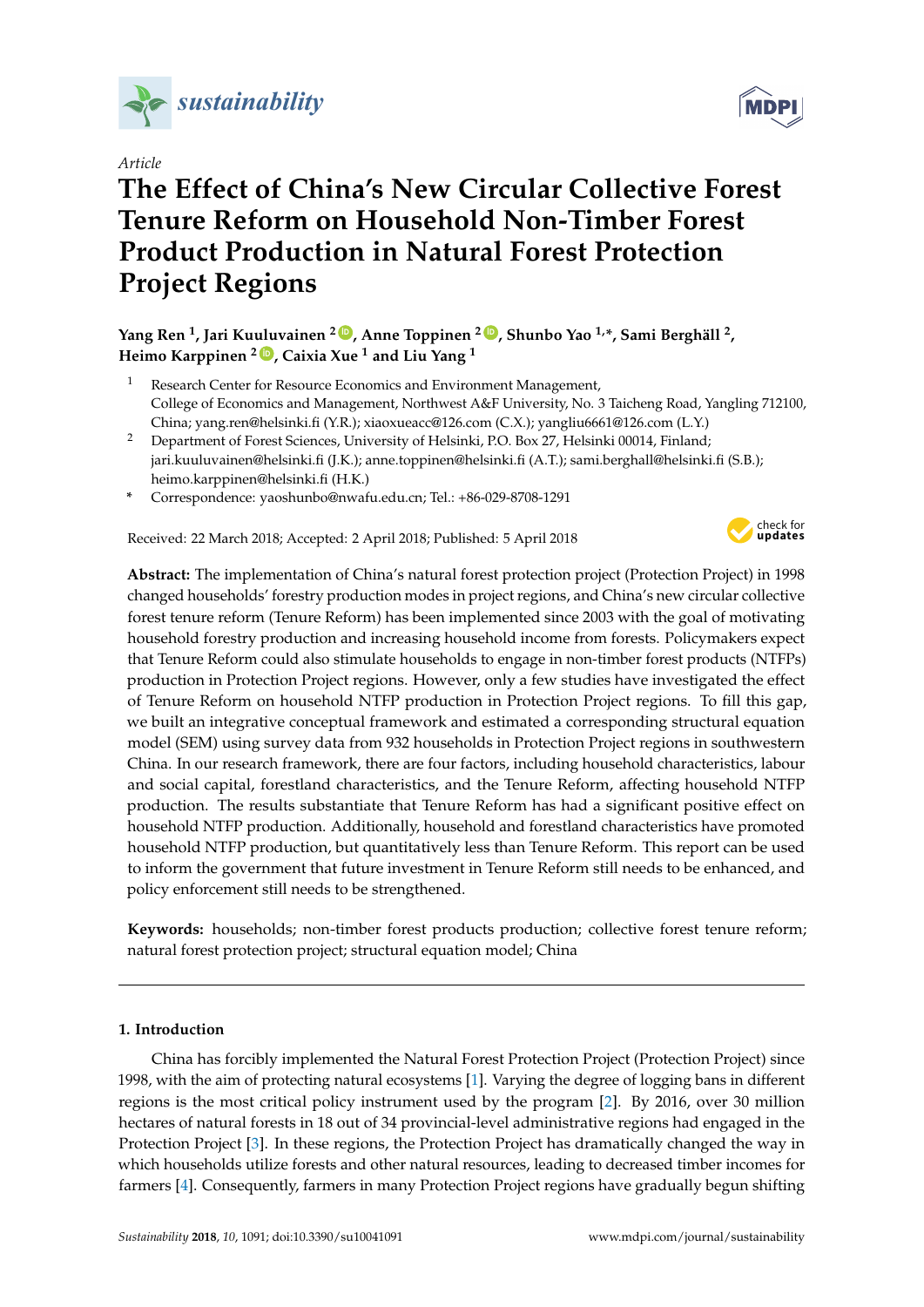to non-timber forest products (NTFPs) on forestlands to compensate losses in timber production opportunities [5]. Household NTFP production has also been encouraged by policymakers [6]. However, NTFP production is not thriving in all Protection Project regions [7].

NTFP production is considered to be a more sustainable way of utilizing forests in Protection Project regions than wood production [8,9]. Previous literature on NTFP has concluded that NTFP production provides a range of local-level sustainable livelihood benefits to households and communities [10–14]. Additionally, as NTFP production can increase the economic value of forests, farmers are more incentivized to manage forests both more intensively and also sustainably [15,16]. Further, earlier studies have indicated that NTFP production is beneficial for forest conservation in ecological preservation areas worldwide [17–19]. Knowing which factors motivate household NTFP production—especially in Protection Project regions—is therefore of great importance.

In 2003, with the goal of motivating household forestry production and increasing household incomes from forests, China launched a new circular collective forest tenure reform (Tenure Reform). The reform was implemented in two phases: the main reform and the supplementary reform. In the main reform, forest property rights and the use rights of most collective forestland were devolved to households with legal forestland certificates. This stage was mainly completed by 2012 [5]. After this, almost 99% of all collective forestland in China was assigned to households [3]. During the supplementary reform, a bundle of additional rights concerning forestland was entitled to households, including the right to transfer, inherit, and mortgage the entitled forestland. Additionally, during the second stage, production training and consultation services were offered to households by local forestry bureaus. The supplementary reform also encourages and supports households to establish forestry cooperatives to facilitate household forestry activities. In 2017, the supplementary reform was still underway nationally [3,20]. A wide range of necessary favourable conditions for forestry production was provided to households during the Tenure Reform implementation process. However, households in Protection Project regions are not allowed to conduct timber harvesting. Thus, both of these Tenure Reform phases in Protection Project regions may generate significant incentives for households to become involved in NTFP production. Given that the second phase of Tenure Reform is still ongoing on a large scale, it is of great importance to clarify the performance of Tenure Reform from the perspective of its stimulating effect on household NTFP production.

Although some studies have investigated the effects of certain factors influencing household NTFP production [21–24], to the best of our knowledge, the effect of Tenure Reform has not been studied in the previous literature. Furthermore, the policy-relevant effects of various factors—including Tenure Reform—have not been studied in an integrated analytic framework [25–27]. Incorporating all the a priori important factors into a unified framework is therefore necessary. In this way, we can obtain information on the effect of Tenure Reform on household NTFP production, along with other essential factors affecting production, including household characteristics [28], labour and social capital [29], and forestland characteristics [30]. We accomplished this by using a structural equation modelling (SEM) methodology and using household survey data from Sichuan province in southwestern China. Our study can help in understanding the structure of the influencing effects of Tenure Reform and the role of other factors and their magnitudes. The results could enable us to understand whether the policy instruments of Tenure Reform work effectively or not, and to help policymakers and project implementers further design and implement Tenure Reform and other national policies promoting socio-economic development in China and elsewhere.

## **2. Conceptual Framework**

To study the impacts of Tenure Reform and other factors on household NTFP production, we first need to identify the influence pathways and then define the functional structure and determinants of these factors along each pathway.

We assume that farmers aim to maximize their families' utilities, but the strategies are affected by their household characteristics [31]. Based on previous literature, men as household heads appear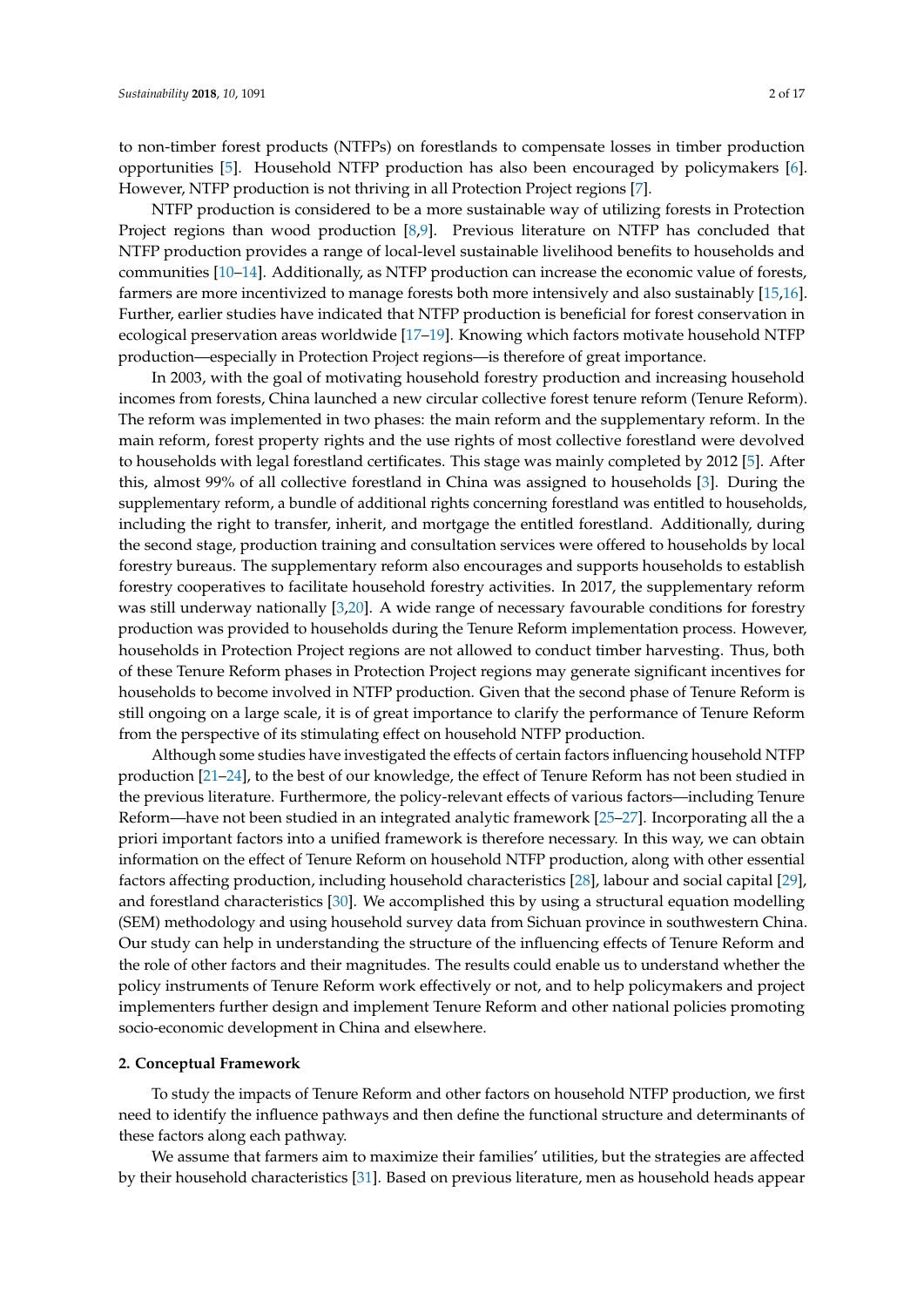to focus more often on off-farm jobs than women do in rural China [32]. In addition, certain studies have found that Chinese female household heads (registered in the Chinese Household Registration System) play more important roles in NTFP production and tend to manage forests more than men. For example, a study by Zhang and Owiredu [33] concluded that female-headed households tend to invest more in silviculture compared to male-headed households. The reason is that the matrilineal mode of inheritance plays a vital role within forestry production in the study area. Low-income households are more willing to devote more effort to NTFP production because these households rely more on farm income [34]. Minority nationalities are usually also low-income households in China, and also tend to rely more on NTFP production as a source of livelihood [35].

Opportunity cost could be considered as an essential factor affecting household NTFP production. High opportunity costs from forestry production usually tend to decrease farmers' forestry production and therefore also the production of NTFP [36]. Additionally, the available labour force may constrain forestry production. Part-time farming is a universal phenomenon in China [37], and for many farmers, off-farm employment is an important part of a family's income in rural China. Therefore, households with relatively high off-farm incomes are less motivated to allocate labour to the forestry sector than households with relatively high forest income [38]. In contrast, households with a larger share of forestry income are normally more incentivized to become involved in NTFP production [39]. Thus, we propose:

**Hypothesis 1 (H1).** *Household characteristics are one type of decisive factor affecting household NTFP production strategies.*

According to existing studies, household labour and social capital are positively associated with a household's ability and intention to engage in NTFP production [40,41]. Age, education level, and experience in forestry work are the main indicators for assessing the forestry labour capital [42]. The social security system in rural China is relatively weak and incomplete [43]. Thus, forestland often serves as a livelihood insurance for elderly farmers [44]. As a result, elderly farmers normally tend to rely more on forestry production [45]. Certain studies also concluded that educational background is a key determinant of the degree of dependence on NTFP production [46]. For higher-educated farmers, it is easier to acquire information concerning technologies and the market, and then adopt more efficient production patterns. Farmers with more experience in forestry also often have more chances of mastering skills that lead to better forestry production performance [47]. Additionally, a household's social capital affects its production and marketing efficiency. This is mainly because households with a higher level of social capital usually have better access to information concerning marketing approaches supporting forestry production [48]. Thus, based on the above argumentation, we hypothesize:

#### **Hypothesis 2 (H2).** *Household's labour and social capital are associated with household NTFP production.*

Various forestland characteristics can be assumed to lead to different forestry production profiles [48]. Larger forestland areas can induce economies of scale, so a higher rate of economic return per unit of forestland would be expected from larger forestland areas [49]. The fragmented ownership of forestland may therefore pose an adverse effect on NTFP production [50]. To give a few examples, households in rural China usually tend to plant economic forests on more fertile land within proximity to home, plant timber and fuelwood forests on less fertile forestland far away from home, and cultivate traditional Chinese medicine materials on less deep and more fertile land, etc. Thus, households tend to use inputs more intensively on closer, less deep and more fertile forestland compared to distant, sloping, and less fertile lands [51]. Based on previous literature, we hypothesize:

**Hypothesis 3 (H3).** *Better forestland characteristics are positively associated with more intense NTFP production by households.*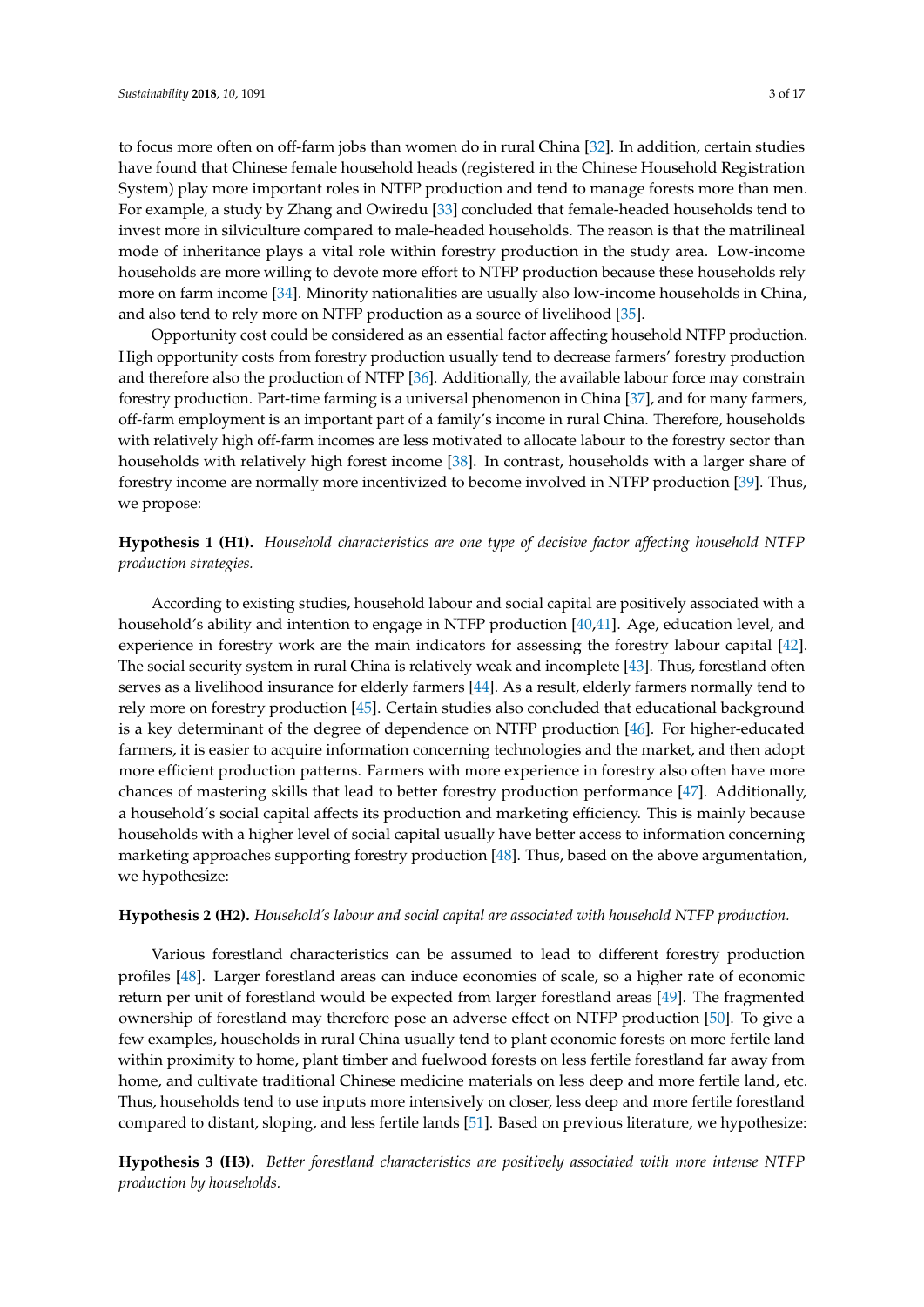The primary objective of implementing Tenure Reform is to motivate households' forestry investments and multifunctional forest production, and thus improve their standard of living [52]. Tenure Reform and its support mechanisms can offer farmers well-defined user and other rights to forestland entitled to them, and policies that support household forestry production. Therefore, this reform can dramatically change household patterns of forestry production [53].

Being familiar with Tenure Reform is a prerequisite for households to be aware of their rights concerning the forestland entitled to them and then to efficiently utilize the supportive policies [54]. This is because households' understanding of Tenure Reform can update household attitudes and customs towards forest rights and NTFP [31]. As a part of Tenure Reform policies, local governments support the establishment of forestry cooperatives. Aiming to help households produce and market forestry products professionally and effectively, these forestry cooperatives usually offer qualified production materials, professional training, consultation services, and efficient marketing channels to households that voluntarily join forestry cooperatives [34]. Local forestry bureaus also offer farmers training and consultation services. Clarifying the user and other rights concerning forestland is an important part of Tenure Reform policies, and is likely to induce more investment incentives [55]. Previous studies have revealed that forestland certifications could be a catalyst for increasingly rapid development of the transfer market of rural forestland and for promoting forest investments [56]. All of the abovementioned developments should have strengthened the likely positive impact that Tenure Reform has on household NTFP production in Protection Project regions. So, we postulate:

#### **Hypothesis 4 (H4).** *Tenure Reform would motivate household NTFP production.*

Based on the hypotheses above, the total impact of factors affecting household NTFP production is an aggregate of four types of effects independently generated through corresponding pathways. We summarize our analytic framework in Figure 1. By testing all the effects of the identified affecting pathways, this integrative analytical framework can be used to assess the impacts Tenure Reform has on household NTFP production.



**Figure 1.** Hypothetical structural model of the factors affecting household non-timber forest product (NTFP) production.

In Figure 1, the elliptical boxes represent the four abovementioned aspects of the influencing factors. They are treated as independent latent variables affecting household NTFP production, which is the dependent latent variable. These four pathways represent the hypothesized relationships between household characteristics, labour and social capital, forestland characteristics, Tenure Reform, and household NTFP production.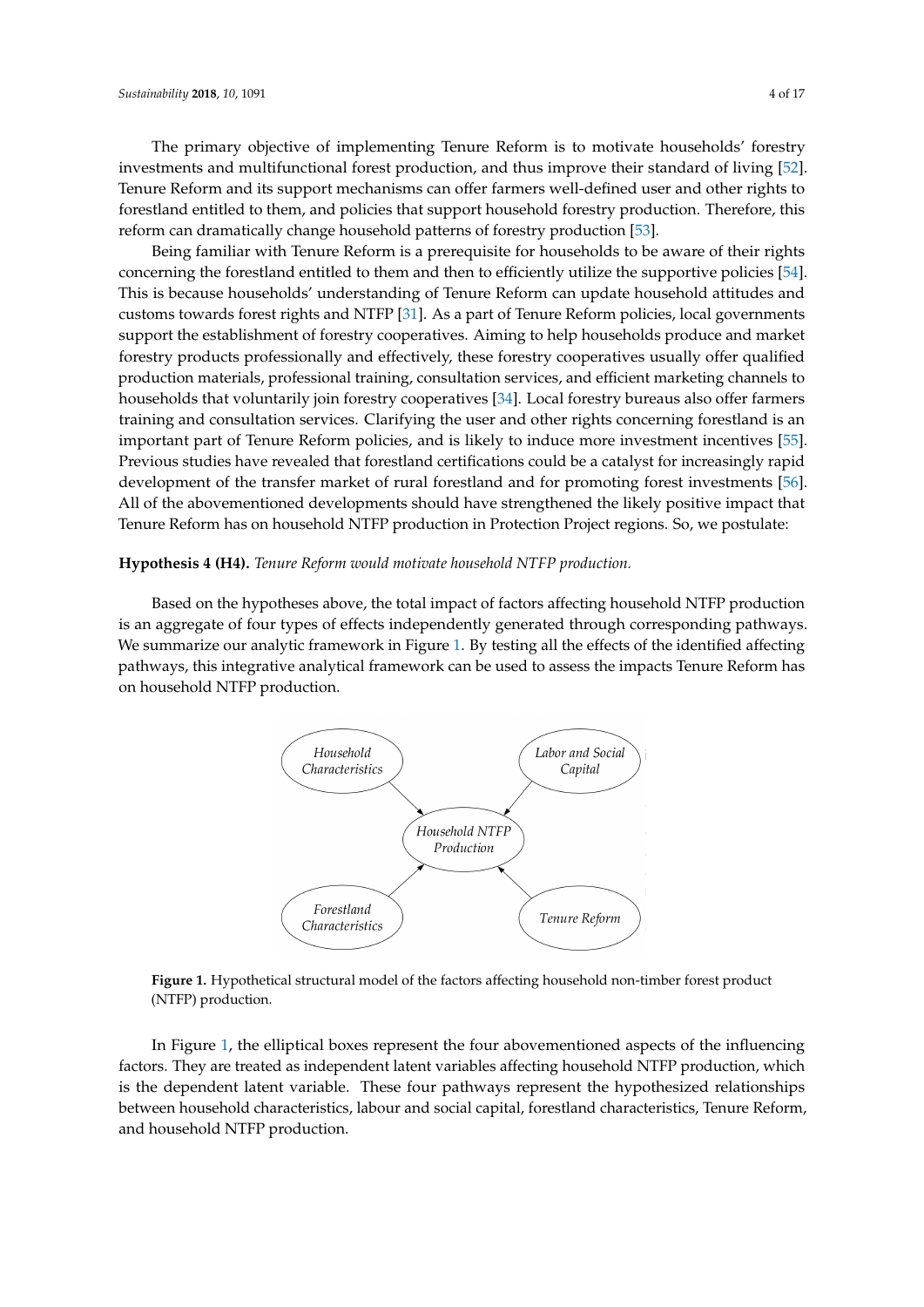#### **3. Materials and Methods**

#### *3.1. Data Source*

The data used in our study were gathered from Meishan municipality, southwest of Sichuan province in southwestern China. The study area was selected because its ecological and economic conditions are fairly well representative of the regions targeted by Protection Project and Tenure Reform, and it is one of the earliest Protection Project pilot sites where Tenure Reform was launched later, aiming to motivate farmers to establish economic forests and become involved in NTFP production. Local governments consider developing NTFP production in an effective way in order to motivate forestry investments and alleviate poverty. Most importantly, 76% of the forestland in Meishan became part of the Protection Project and the forest coverage rate is 30%. Before this, timber revenues accounted for a quite large portion of household revenue [57]. With timber harvesting becoming largely banned, households did not have much incentive to invest in forestry. Forestry production and household forestry revenues dropped dramatically in Meishan after the implementation of the Protection Project.

However, along with Tenure Reform, a great deal of collective forest was devolved to households, which led an increasing number of households to invest in NTFP production. By the end of 2016, Meishan had 110,328 hectares of land in NTFP production compared to 57,814 hectares in 2003. The income from NTFP became the central household forestry revenue instead of timber harvesting revenues [57].

The data for empirical analyses were collected during August, September, and October of 2017 using structured personal interviews. On average, the investigators interviewed each chosen respondent for approximately 90 minutes to acquire the data needed in the questionnaires. Data collection was financially supported by the Chinese National Natural Science Foundation. Household surveys were implemented using stratified random sampling. Six administrative towns were initially selected from the town list of Meishan based on the geographic coverage of the Tenure Reform program, the distribution of farmers' incomes, and the NTFP production engagement. Next, villages and households were selected randomly from each of the administrative townships. Finally, six villages from each township and 30 households from each village were included in our study.

Enumerator training for all investigators, pre-tests including ca. 60 sample households, and two focus group discussions involving 20 representative households in two sample villages were conducted before the main survey. While the questionnaires were refined over time by improving their intelligibility and the practicability during the preparations above before the main survey, they all contained data needed in our study, including information on household characteristics, labour and social capital, forestland characteristics, Tenure Reform, and household NTFP production. In addition, we refined the survey strategies during data collection in order to ensure that the surveys were valid. Aiming to reflect the current state of household production, we asked respondents to carefully recall all relevant information back to 2012. Whenever possible, data entries were compared to local socioeconomic statistics from official sources to check their accuracy. In general, responses appeared to deviate from the government statistics by no more than 15%, suggesting a sufficient level of reliability. The descriptive statistics of the observed variables of four aspects of influencing factors and household NTFP production are given in Table 1. Table A1 displays the specific definition of each measurement item.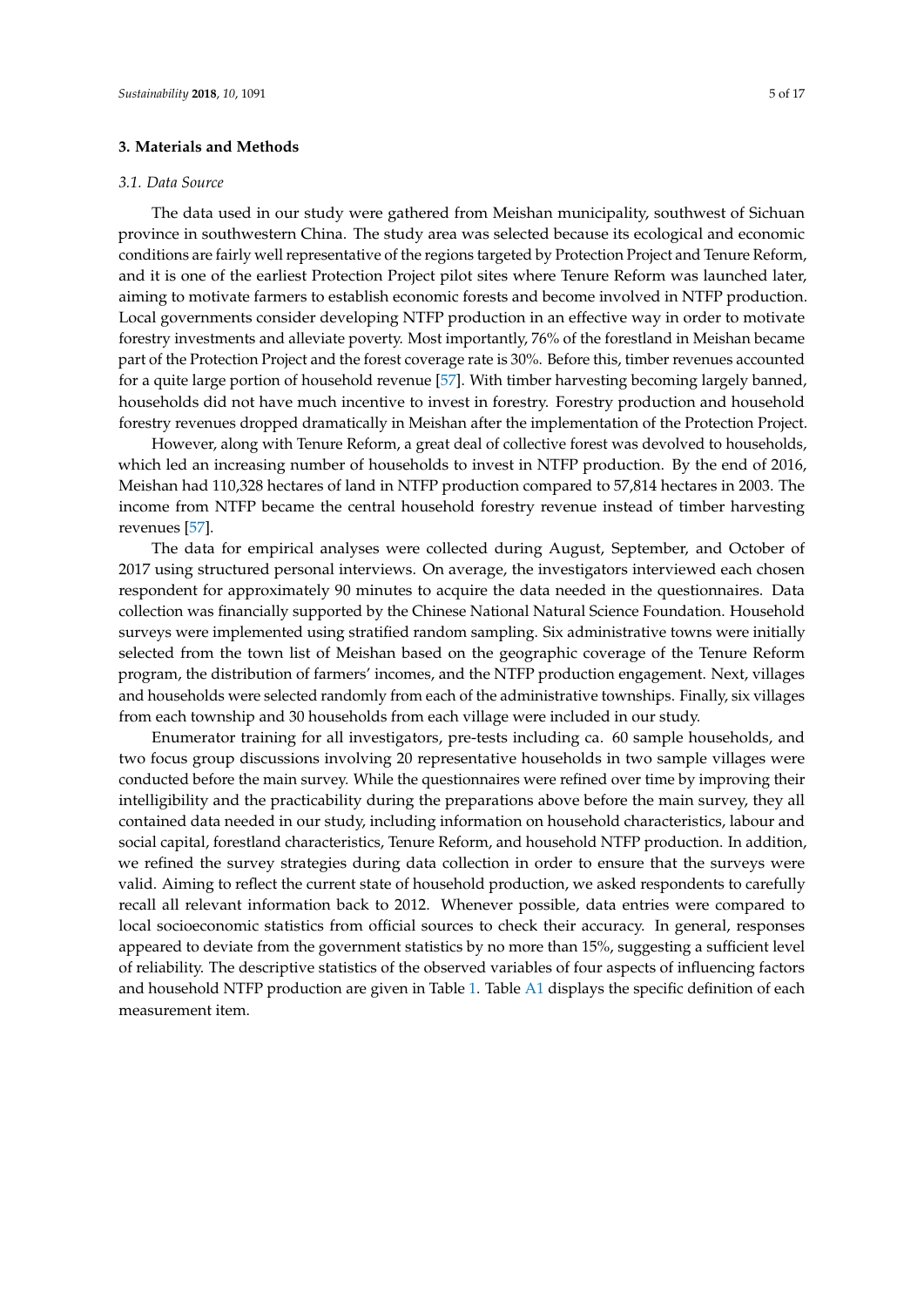| Latent<br>Variables           | <b>Description of Observed Variables</b>                                       | Variable<br>Codes          | <b>Response Options</b>                                                                              | Mean         | Std. dev.    |
|-------------------------------|--------------------------------------------------------------------------------|----------------------------|------------------------------------------------------------------------------------------------------|--------------|--------------|
|                               | Gender of household head<br>Minority or not                                    | <b>GEND</b><br><b>MINO</b> | Male = $0$ ; Female = 1<br>$Yes = 0; No = 1$                                                         | 0.16<br>0.81 | 0.21<br>0.44 |
| Household                     | Opportunity cost                                                               | OPPO                       | Very high $= 1$ ; High $= 2$ ;<br>Middle = $3$ ; Low = $4$ ; Very low = $5$                          | 3.76         | 1.42         |
| Characteristics               | Forest labour force (person-days)                                              | <b>FLAB</b>                | $1 = 1$ ; $2 = 2$ ; $3 = 3$ ; $4 = 4$ ; $\geq 5 = 5$                                                 | 2.03         | 0.81         |
|                               | Ratio of forestland-based income to<br>total household income (%)              | <b>INRA</b>                | $\leq$ 5 = 1; (5,10] = 2; (10,15] = 3;<br>$(15,20) = 4$ ; >20 = 5                                    | 3.28         | 0.97         |
| Labour and<br>Social Capital  | Mean of age (years)                                                            | MAGE                       | $\leq$ 30 = 1; (30,40] = 2; (40,50] = 3;<br>$(50,60) = 4$ ; >60 = 5                                  | 3.24         | 1.05         |
|                               | Mean of education (years)                                                      | <b>MEDU</b>                | $0 = 1$ ; $(0,6] = 2$ ; $(6,9] = 3$ ; $(9,12] = 4$ ;<br>$>12 = 5$                                    | 2.39         | 0.97         |
|                               | Mean experience of forestry<br>production (years)                              | <b>EXPE</b>                | $\leq$ 3 = 1; (3,5] = 2; (5,7] = 3;<br>$(7,10) = 4$ ; $>10 = 5$                                      | 3.54         | 0.81         |
|                               | Number of valid access to<br>information concerning forestry<br>production     | ACCE                       | $\leq$ 2 = 1; (3,4] = 2; (4,5] = 3; (5,6] = 4;<br>$>6 = 5$                                           | 2.06         | 0.34         |
|                               | Number of marketing channels                                                   | MARK                       | $\leq$ 2 = 1; (3,4] = 2; (4,5] = 3; (5,6] = 4;<br>$>6 = 5$                                           | 3.58         | 0.87         |
| Forestland<br>Characteristics | Scale (ha)                                                                     | <b>SCAL</b>                | $\leq$ 0.33 = 1; (0.33,1.00] = 2;<br>$(1.00, 2.00] = 3$ ; $(2.00, 3.33] = 4$ ;<br>$>3.33=5$          | 3.21         | 0.94         |
|                               | Fragmented ownership of forestland<br>(ha/plot)                                | <b>FRAG</b>                | $\leq$ 0.07 = 1; (0.07,0.20] = 2;<br>$(0.20, 0.33] = 3$ ; $(0.33, 0.67] = 4$ ;<br>$>0.67 = 5$        | 3.81         | 1.45         |
|                               | Soil fertility                                                                 | <b>FERT</b>                | Very barren = $1$ ; Barren = $2$ ;<br>Middle = $3$ ; Fertile = $4$ ;<br>Very fertile $= 5$           | 2.31         | 1.38         |
|                               | Distance from home to forestland                                               | <b>DIST</b>                | Very far = 1; Far = 2; Middle = 3;<br>Near = $4$ ; Very near = $5$                                   | 2.91         | 1.17         |
|                               | Familiarity with Tenure Reform<br>policies and rights concerning<br>forestland | <b>INFO</b>                | Very unfamiliar $= 1$ ;<br>Unfamiliar = $2$ ; Middle = $3$ ;<br>Familiar = $4$ ; Very familiar = $5$ | 3.74         | 1.35         |
| Tenure                        | Membership of forestry cooperatives                                            | COOP                       | $No = 0$ ; $Yes = 1$                                                                                 | 0.68         | 0.52         |
| Reform                        | Access to training and consultation<br>service                                 | <b>TRCO</b>                | Very poor = 1; Poor = 2;<br>Middle = $3$ ; Sufficient = $4$ ;<br>Very sufficient $= 5$               | 3.24         | 1.02         |
|                               | Forestland certificates                                                        | <b>CERT</b>                | Not in possession of forestland<br>$c$ ertificates = 0; Possessing<br>forestland certificates $= 1$  | 0.89         | 0.26         |
|                               | Income from NTFP production per<br>year (thousand yuan)                        | <b>INCO</b>                | $\leq$ 5 = 1; (5,10] = 2; (10,20] = 3;<br>$(20,30) = 4$ ; > 30 = 5                                   | 2.48         | 1.12         |
| Household                     | Capital investment per hectare per<br>year (thousand yuan)                     | CAPI                       | $\leq$ 0.2 = 1; (0.3,0.4] = 2; (0.4,0.5] = 3;<br>$(0.5, 0.6] = 4$ ; > 0.6 = 5                        | 3.21         | 1.29         |
| <b>NTFP</b><br>Production     | Labour input per hectare per year<br>(person-days)                             | LABO                       | $\leq$ 5 = 1; (5,10] = 2; (10,15] = 3;<br>$(15,20) = 4$ ; $>20 = 5$                                  | 3.51         | 1.34         |
|                               | Ratio of forestland involved to total<br>household forestland (%)              | <b>PROP</b>                | $\leq$ 0.2 = 1; (0.3,0.4] = 2; (0.4,0.5] = 3;<br>$(0.5, 0.6] = 4$ ; > 0.6 = 5                        | 4.62         | 1.37         |

**Table 1.** Operationalization of variables in the hypothetical model and descriptive statistics of household survey data.

Note: (1) All the zero values are included when calculating the mean and std. (2) \$1 = 6.33 yuan based on exchange rate in August 2017.

We obtained 932 valid responses out of 1080 conducted interviews after excluding questionnaires with outliers and missing values. Due to the volume of data, it is possible to shed some light on Tenure Reform implementation in the study area. Based on the degree and quality of the responses, although 6% of households were completely unaware of Tenure Reform, most farmers were quite familiar with the Tenure Reform policy. The proportion of households that had joined forestry cooperatives was relatively high (68%). Local forestry bureaus and other social organizations offered some production training and consultation services, but this remained insufficient. Most households in the study area had engaged in Tenure Reform, but approximately 10% did not have legal usufruct certificates for their entitled forestland.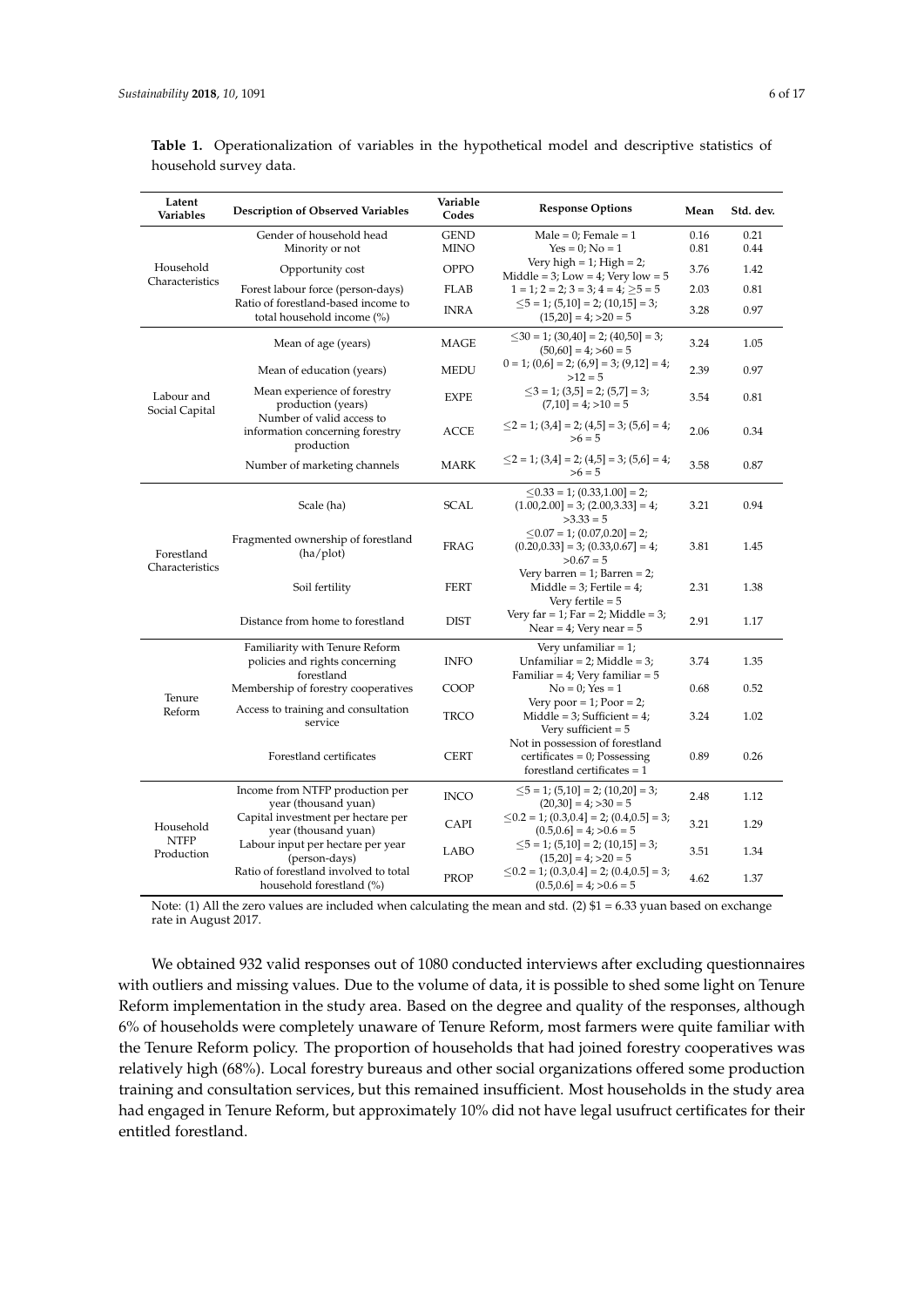#### *3.2. Estimation Approach*

The structural equation model (SEM) approach was used to test the derived hypotheses concerning the factors affecting household NTFP production. SEM contains two parts, a measurement model and a structural model, thus combining confirmatory factor analysis and regression analysis.

The dataset of our study was reasonably fit for path modelling. While traditional approaches normally first construct summated variables of the latent variables and next estimate the sub-model paths [58], SEM enables simultaneously estimating the direct effects of independent latent variables on household NTFP production, and also the contributions of observed variables on each latent variable [59,60]. Furthermore, both the reliability and validity of the observed variables can be measured by model specification tests, which is important in the present context. In general, because SEM is a hybrid estimation approach, it enables the advancement of our understanding of the relationship between the latent variables through the combination of theoretical hypotheses in Section 2 and empirical knowledge [58].

#### **4. Results**

#### *4.1. Model Specification Tests*

We tested model validity using a standard procedure of model specification tests, including individual item reliability analysis, convergent validity analysis, discriminant validity analysis, and confirmatory factor analysis [61]. In the following, we briefly report the test results before reporting the results of the final SEM estimation.

#### 4.1.1. Individual Item Reliability Analysis

Individual item reliability can be used to measure the consistency, stability, and reliability of estimation results. Cronbach's  $\alpha$  is customarily used to test individual item reliability, and its acceptable value should be at least above 0.70 [60]. Based on the output from SPSS 22.0, our individual item reliability analysis is at a satisfactory level, ranging between 0.706 and 0.824 (See Table 2).

| Latent Variables                  | Cronbach's $\alpha$ | <b>Construct Reliability</b> | <b>Average Variance Extracted</b> |
|-----------------------------------|---------------------|------------------------------|-----------------------------------|
| Household Characteristics         | 0.756               | 0.849                        | 0.553                             |
| Labour and Social Capital         | 0.824               | 0.723                        | 0.519                             |
| <b>Forestland Characteristics</b> | 0.791               | 0.726                        | 0.581                             |
| Tenure Reform                     | 0.706               | 0.810                        | 0.507                             |
| Household NTFP Production         | 0.819               | 0.834                        | 0.502                             |

**Table 2.** Results of individual item reliability and convergent validity analysis.

#### 4.1.2. Convergent Validity Analysis

Convergent validity analysis is used to measure the internal consistency of a measurement model. It includes two parts: construct reliability (CR) and average variance extracted (AVE) analyses. A CR of 0.6 or higher indicates good reliability [62]. The measurement model is considered to have adequate convergence if AVE is higher than 0.5 [63]. Based on the test results in Table 2, the CR and AVE from household characteristics, labour and social capital, forestland characteristics, Tenure Reform, and household NTFP production are all at acceptable levels. This suggests that our measurement model has acceptable convergent validity.

#### 4.1.3. Discriminant Validity Analysis

Discriminant Validity Analysis is used to illustrate whether latent variables differ from each other to an acceptable extent. According to Fornell and Larker [64], the squared correlations between latent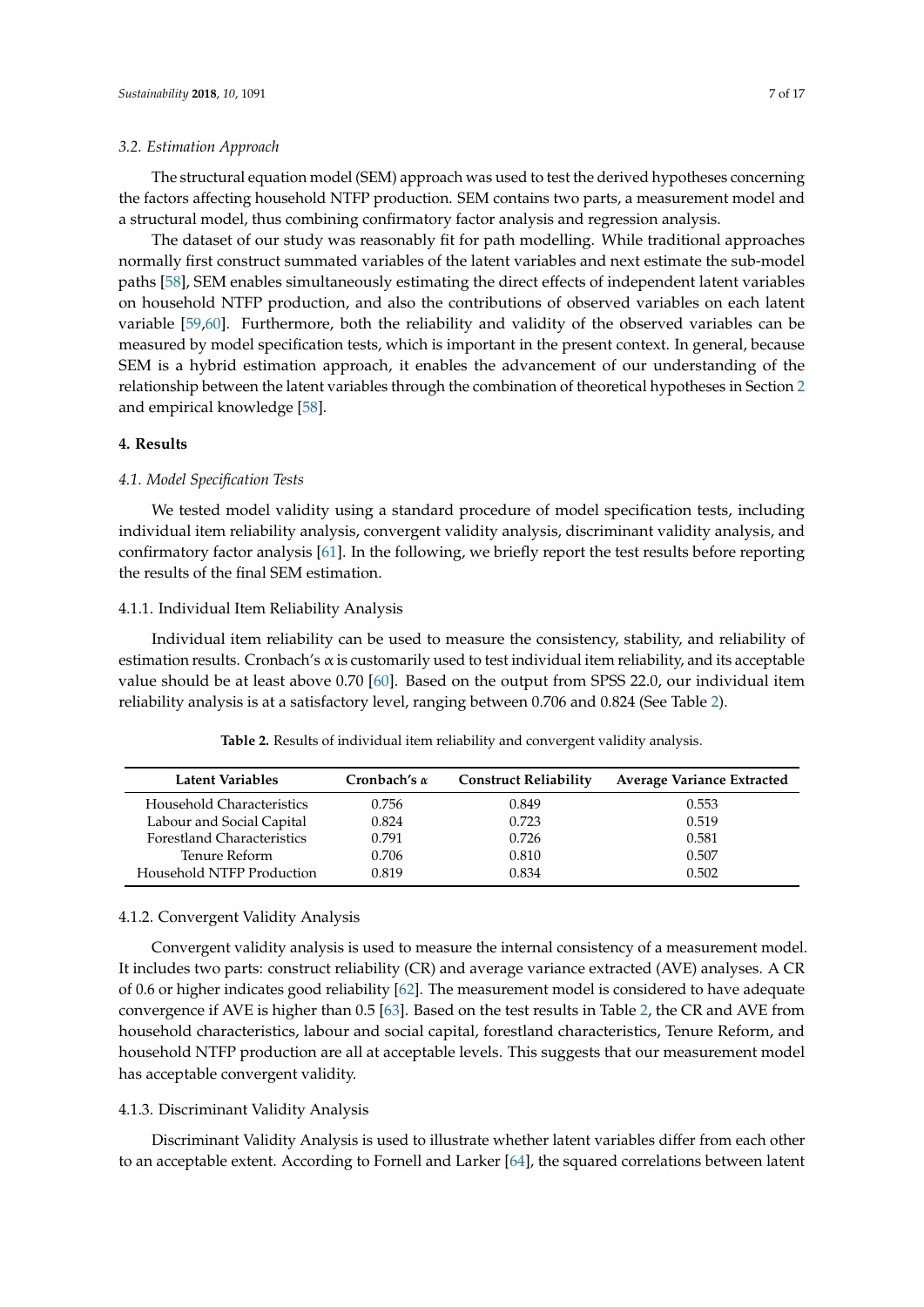variables should be smaller than the AVEs of the latent variables. The correlation matrix in Table 3 reveals that the discriminant validity of our model is adequate.

| Latent Variables                    | Household<br><b>Characteristics</b> | Labour and<br><b>Social Capital</b> | <b>Forestland</b><br><b>Characteristics</b> | Tenure<br>Reform | <b>Household NTFP</b><br>Production |
|-------------------------------------|-------------------------------------|-------------------------------------|---------------------------------------------|------------------|-------------------------------------|
| Household<br><i>Characteristics</i> | 0.553                               |                                     |                                             |                  |                                     |
| Labour and<br>Social Capital        | 0.226                               | 0.519                               |                                             |                  |                                     |
| Forestland<br>Characteristics       | 0.219                               | 0.402                               | 0.581                                       |                  |                                     |
| Tenure Reform                       | 0.183                               | 0.207                               | 0.384                                       | 0.507            |                                     |
| Household NTFP<br>Production        | 0.109                               | 0.201                               | 0.241                                       | 0.273            | 0.502                               |

**Table 3.** Comparisons of squared correlations between latent variables and the average variances extracted (AVEs).

#### 4.1.4. Confirmatory Factor Analysis

Except for the standardized factor loading of the observed variable "Minority or not", which exceeds 1.0 with negative error variance, the other standardized factor loadings are greater than 0.6 and statistically significant. We therefore modified the estimation model by deleting the "Minority or not" variable [65]. After modification, we observed no negative error variances or standardized factor loadings exceeding 1.0 related to any coefficients in the final SEM.

Table 4 gives the results of the goodness-of-fit indices of our model using the SPSS 22 software program with the AMOS tool. The generalized least-squares (GLS) estimator was used to conduct the computation of the model estimation because it can handle the SEM with latent variables having multiple indicators, not all of which are continuous. This means that the inclusion of dichotomous and ordered polytomous observed variables will be allowed in the SEM estimation, although the normality assumptions of observed variable distributions are less strict.

The goodness-of-fit indices include normed Chi-square, root-mean-square residual (RMR), root-mean-square error of approximation (RMSEA), goodness-of-fit index (GFI), adjusted GFI (AGFI), relative GFI (RFI), comparative GFI (CFI), and normed GFI (NFI). The criterion values of these goodness-of-fit indices are also shown in Table 4 [66]. Table A2 shows the covariance matrix of the measurement items. The values of the covariance range from 0.040 to 2.017. In general, the results imply that the measurement model fits the survey data satisfactorily.

| <b>Table 4.</b> Goodness-of-fit indices of the final model. |
|-------------------------------------------------------------|
|                                                             |

| <b>Goodness-of-fit Indices</b> | x2/df | <b>RMR</b> | <b>RMSEA</b> | <b>GFI</b> | <b>AGFI</b> | <b>RFI</b> | CFI    | NFI   |
|--------------------------------|-------|------------|--------------|------------|-------------|------------|--------|-------|
| Criterion                      | <3    | < 0.05     | <0.05        | >0.90      | > 0.90      | > 0.90     | > 0.90 | >0.90 |
| Value                          | 2.065 | 0.039      | 0.043        | 0.971      | 0.916       | 0.941      | 0.947  | 0.939 |

χ2/df: The normed Chi-square; RMR: root-mean-square residual; RMSEA: root-mean-square error of approximation; GFI: goodness-of-fit index; AGFI: adjusted goodness-of-fit index; RFI: relative goodness-of-fit index; CFI: comparative goodness-of-fit index; NFI: normed goodness-of-fit index.

#### *4.2. Hypotheses Testing*

The estimation results are shown in Figure 2. Each path between ellipses in Figure 2 corresponds to a hypothesis made in Section 2.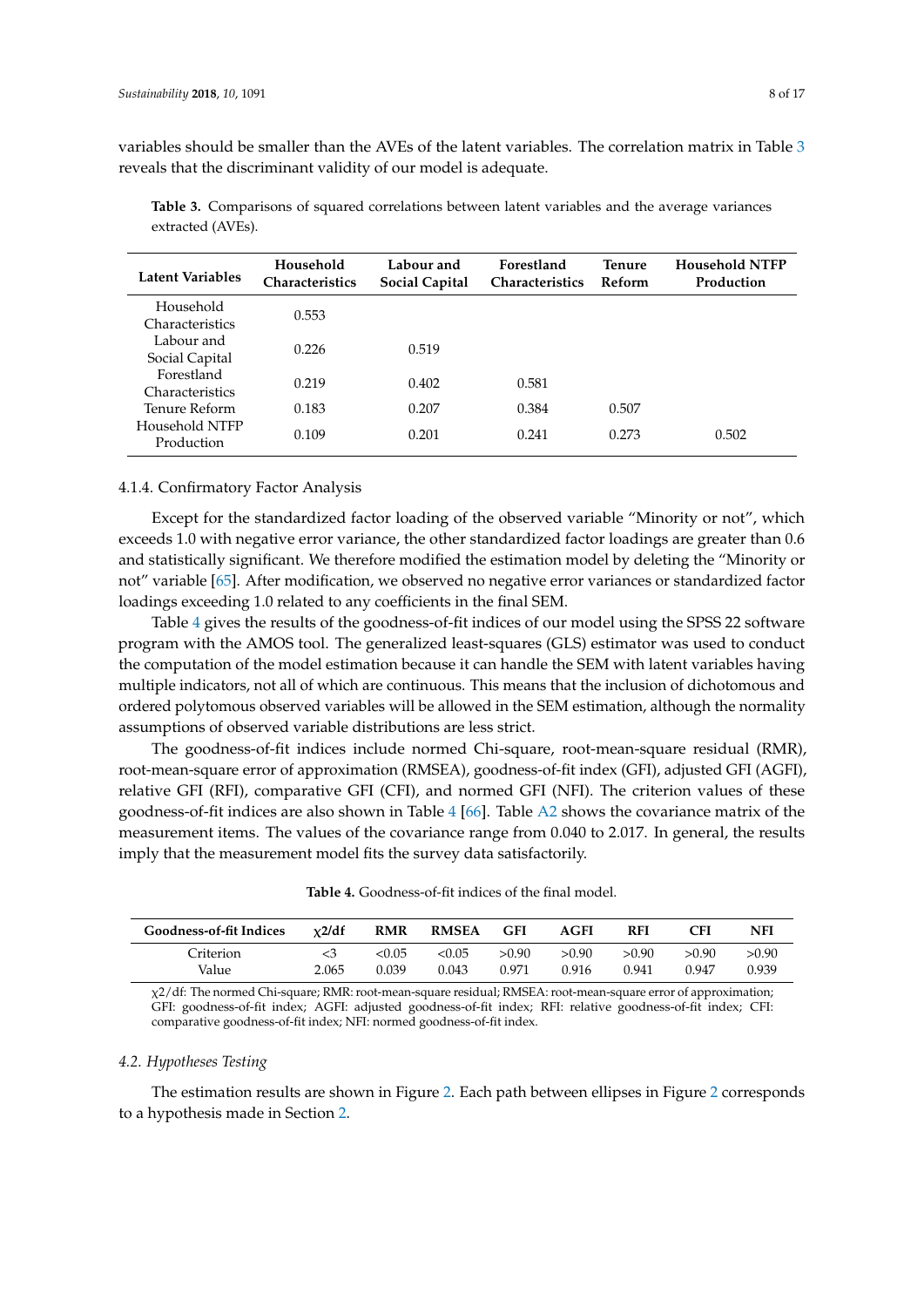

**Figure 2.** Estimation results of the final structural equation modelling (SEM) model ( $n = 932$ ). Note:  $*$ , \*\*, and \*\*\* denote a statistical significance at the 10%, 5%, and 1% levels, respectively. To save space, measurement errors are not included.

We evaluated the study hypotheses using the standardized path coefficients between four exogenous latent variables and the endogenous latent variable. The higher the standardized path coefficient, the stronger the hypothesized relationships between the latent variables in the conceptual model. Table 5 shows the standardized path coefficients, the corresponding *t*-values, and the results of the hypotheses testing.

| Path                                         | <b>Expected Sign</b> | Standardized<br><b>Path Coefficient</b> | t-value | <b>Inference</b> |
|----------------------------------------------|----------------------|-----------------------------------------|---------|------------------|
| H <sub>1</sub> : Household                   |                      |                                         |         |                  |
| $Characteristics \rightarrow Household NTFP$ | $^{+}$               | $0.376**$                               | 2.627   | Supported        |
| Production                                   |                      |                                         |         |                  |
| H <sub>2</sub> : Labour and Social           |                      |                                         |         |                  |
| $Capital \rightarrow Household NTFP$         | $^{+}$               | 0.325                                   | 1.839   | Not Supported    |
| Production                                   |                      |                                         |         |                  |
| H <sub>3</sub> : Forestland                  |                      |                                         |         |                  |
| $Characteristics \rightarrow Household NTFP$ | $+$                  | $0.472$ ***                             | 3.816   | Supported        |
| Production                                   |                      |                                         |         |                  |
| $H4:$ Tenure Reform $\rightarrow$ Household  | $^{+}$               | $0.518***$                              | 3.914   | Supported        |
| NTFP Production                              |                      |                                         |         |                  |

| <b>Table 5.</b> Results of the structural model. |
|--------------------------------------------------|
|--------------------------------------------------|

Note: \*\* and \*\*\* denote statistical significance at the 5% and 1% levels, respectively.

# **5. Discussion and Conclusions**

Based on the results above, our main general conclusion is thus that household NTFP production can be explained with a four-dimensional SEM model consisting of family characteristics, labour and social capital, forestland characteristics, and Tenure Reform. The standardized path coefficients of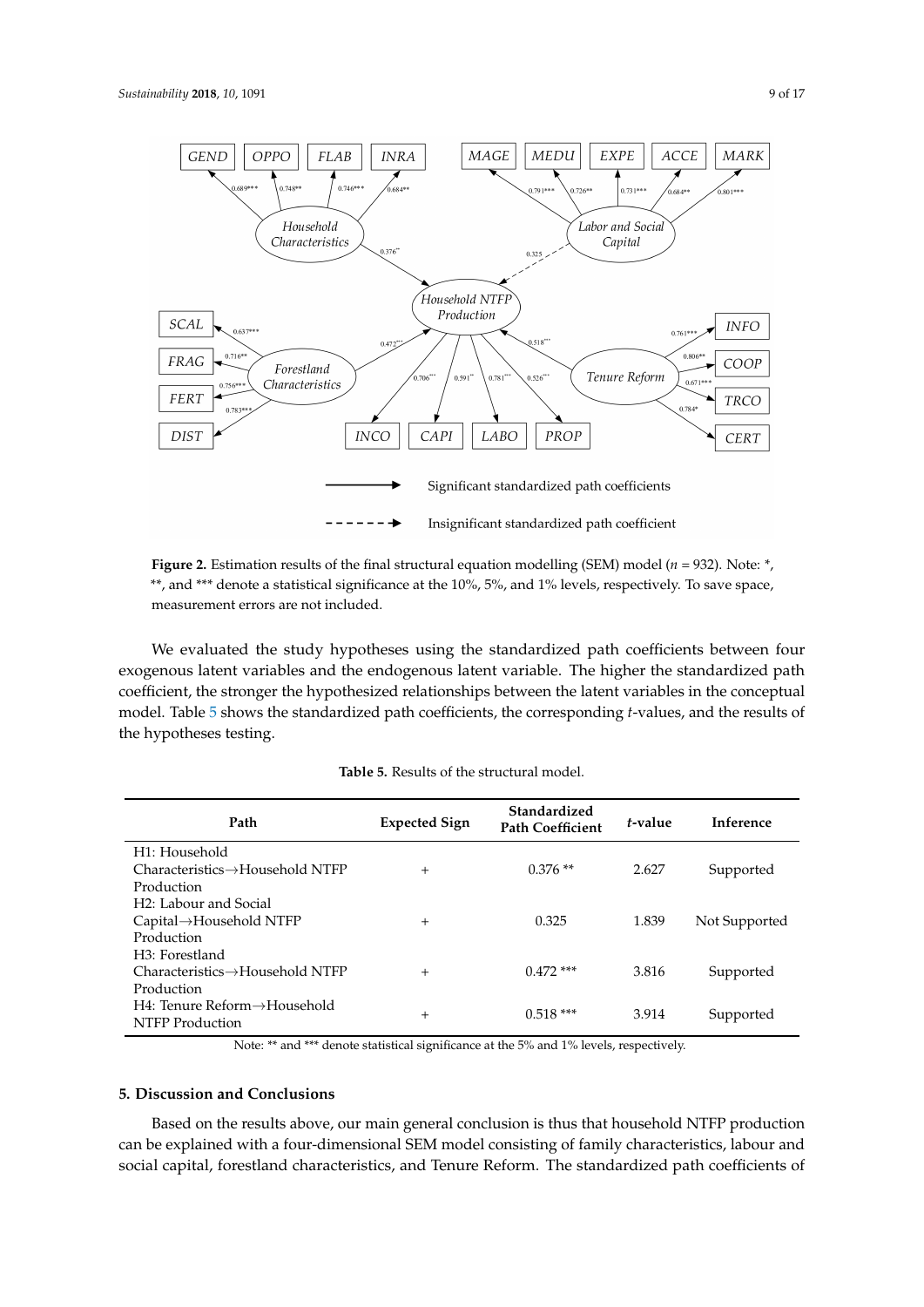household characteristics, forestland characteristics, and Tenure Reform towards household NTFP production are significant. This is in line with three of our four hypotheses.

Although significant, the influence of household characteristics is relatively lower than that of forestland characteristics and Tenure Reform. Our results reveal that households' financial conditions and employment opportunities are still fundamental and decisive prerequisites of forestry production. However, the standardized path coefficient of households' labour and social capital on household NTFP production is not significant. Thus, hypothesis 2 is not supported. Two possible reasons may be behind this: firstly, NTFP production is currently still labour-extensive without much advanced technology and skills involved [67], and a well-educated forest labour force with versatile experience is therefore not an essential part in the process of household NTFP production; secondly, although household social capital varies to a large degree, households without good social capital can still easily gain access to the main marketing approaches [68]. Additionally, the assemblers of NTFP, as rational-economic units, are receptive to any qualified products. Thus, the facilitating effect of households' labour and social capital on NTFP production may not be significant. Sufficient forestland area and fertile soil quality are prerequisites of forestry production. Forestland characteristics therefore affect household NTFP production decisions.

The results show that "Tenure Reform" has the greatest influence on household NTFP production, with 0.518 absolute value of the coefficient, followed by "Forestland Characteristics" at 0.472 and "Household Characteristics" at 0.376. Based on these results, Tenure Reform appears to be the most important factor influencing household NTFP production. A possible reason for this is that farmers are motivated to engage in the investments through forestry training and consultation services offered by local governments aiming to facilitate NTFP production during the implementation of Tenure Reform. In addition, Tenure Reform encourages farmers, local governments, village collective committees, and social-economic subjects to set up forestry cooperatives that offer farmers training, productive technology, and marketing services, etc. All of these services offer NTFP production support to households familiar with Tenure Reform, and thus are able to effectively utilize the policies. Another reason is the Tenure Reform issued household forestland certificates, which guarantee households the right to use, transfer, mortgage, and inherit the issued forestland. The expected income from NTFP production is projected to be higher because of this, which is a vital factor motivating household involvement in NTFP production. We should note that the households' rights of mortgaging the forestland could decrease the production capital constraint of NTFP production to some extent. In general, as a result of the abovementioned reasons, farmers are more willing to construct more productive facilities and conduct long-term investments for NTFP production.

Our results corroborate several findings of prior research [30,69], but also contrast with some others. Our study confirms that the devolution of collective forestland is a strong incentive, and a tool to improve NTFP production. However, certain earlier studies have claimed that the fragmented ownership of forestland induced by forest tenure decentralization would impede the investments in NTFP production [26,55]. This difference may be due to NTFP production being very labour-intensive, so mechanization is not suitable or very necessary for local NTFP in certain regions [53]. This implies that Tenure Reform cannot decrease the economies of scale in NTFP production in these regions. Based on this study, although Tenure Reform has induced the fragmented ownership of forestland, household NTFP production incentives have not decreased. The question of whether the fragmented forestland ownership dampens the incentives of NTFP production or not may vary across different regions, and the outcome depends on the varieties of NTFP available. Promotion and support policies should therefore be adjusted to appropriately match the specific region.

The results from our study confirm that Tenure Reform can significantly motivate households to engage in NTFP production. Thus, as an important part of Tenure Reform supporting mechanisms, the training offered by Tenure Reform during its implementation could to some extent be beneficial to household NTFP production. However, certain studies from other regions in China have concluded that passing on NTFP production skills between generations is a practical and sufficient way for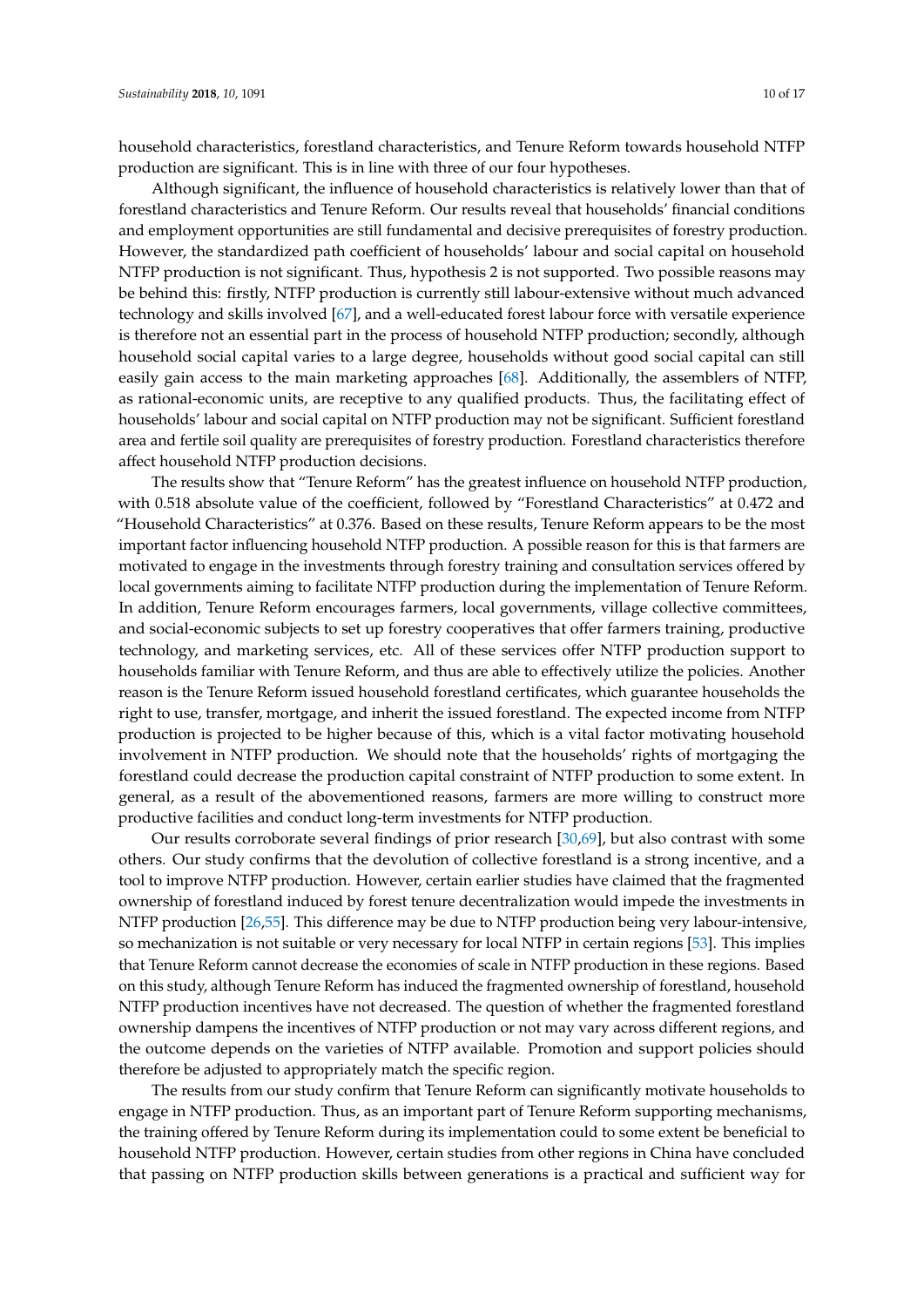households to have an adequate command of NTFP production skills [70]. These studies have concluded that the training offered by forestry bureaus and cooperatives for NTFP production does not appear to efficiently function [30,69]. Therefore, regional differences exist concerning the effects of training, and in the future, more attention should be given to various regions and NTFP varieties to further verify this divergence.

Our findings indicate some potential avenues for Tenure Reform to facilitate and better motivate households to engage in NTFP production in the future. Policymakers and project implementers could try to facilitate easier access to information concerning Tenure Reform policies for households and offer more supportive policies to the development of forestry cooperatives. In addition, because forestland certification—as a main element of Tenure Reform—can contribute to defining forest property boundaries clearly and to strengthening the bundle of household forestland rights [7], issuing legal forestland certificates firmly and entirely on a large scale in the future may be a good policy measure for government to take.

Although the significant role of NTFP in rural development has been acknowledged for over 20 years [71], the sustainable management of forests has been traditionally focused on timber production in many countries around the world. Similarly, Tenure Reform and its support mechanisms mostly pay attention to timber production. Thus, there is still insufficient special policy support for NTFP production, although we found that Tenure Reform has a significantly positive effect on household NTFP production. This is also because NTFP have unique production characteristics relative to those of timber. For example, some NTFP have short harvesting periods and products perish soon after harvesting. Additionally, their frequent, uncontrollable, and illegal harvest may have adverse effects on the forest ecosystem [72]. Therefore, the government could formulate additional supportive measures directly for NTFP production when developing second-stage Tenure Reform policies in the future. Additionally, multifunctional sustainable forest management is required for the improved harvesting and sustainable use of NTFP. Further, in addition to Tenure Reform, policymakers and households could generate a reasonable NTFP production strategy through scientific analysis (e.g., SWOT analysis [73]) based on relevant factors from the internal and external environment. For example, they could pay close attention to the natural resources endowment, institutional environment, and market demand and competition, etc.

To date, to the best of our knowledge, no study has modelled the relationship between Tenure Reform and household NTFP production using an integrated analysis framework, and therefore our results confirm and highlight the importance of Tenure Reform on NTFP production. This report can be used to inform the government that future investment in Tenure Reform still needs to be enhanced and the policy enforcement still needs to be strengthened.

In this article, we formulated an integrative framework to assess factors affecting household NTFP production using SEM and data collected from Sichuan province in China during 2017. The results provide solid support for three out of our four theoretical hypotheses, and, in particular, our study highlights the enhancement effect of Tenure Reform on household NTFP production in Protection Project regions. Specifically, the estimated results show that household characteristics, forestland characteristics, and Tenure Reform in particular, significantly affect household engagement in NTFP production to varying degrees.

Our findings are based on the regional data available to us. Thus, this may constrain the generalizability of our conclusions. Future research for enriching our understanding of NTFP could potentially proceed with larger-scale and long-term empirical research. Additionally, future research should pay attention to formulating additional supportive measures and fostering a proper institutional environment which could ensure the sustainable use of NTFPs when developing second-stage Tenure Reform policies.

**Acknowledgments:** We wish to thank the China National Natural Science Foundation for funding the research project (71773091) "Resource Endowment, Proper Rights Evolution, and Forest Quality in Collective Forest Regions of China" and the research project (71403212) "Households' Behavior Choice and Efficiency Improvement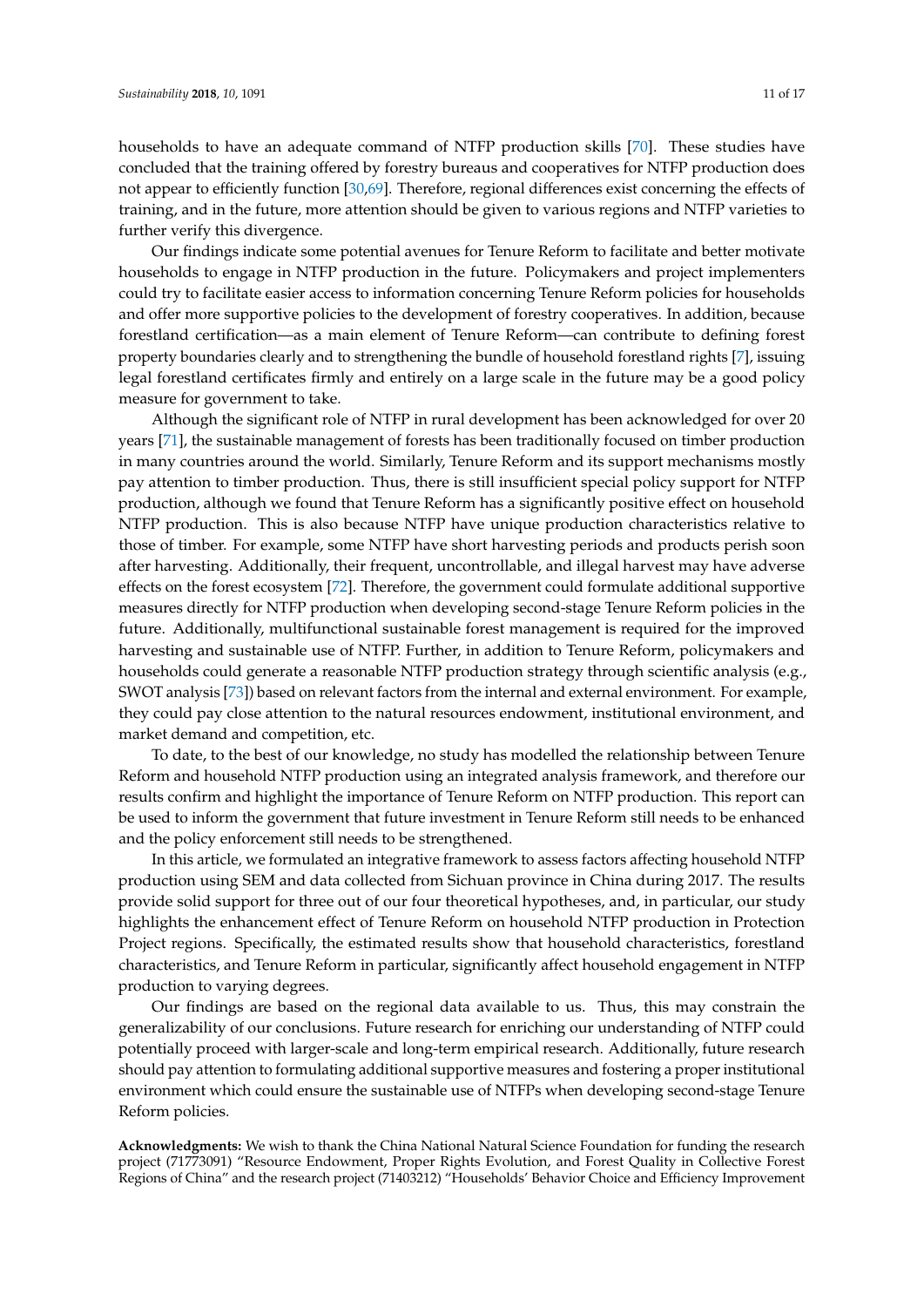of Non-timber Forest Products Management in Western China Based on Labour Allocation of Intra-family". We are also grateful to all other participants involved in the projects for their contribution in data collection and for constructive comments. All remaining errors are our own.

**Author Contributions:** Yang Ren conceived and designed the study; Yang Ren and Liu Yang performed the data collection; Liu Yang analysed the data; Yang Ren, Jari Kuuluvainen and Anne Toppinen wrote the manuscript; Shunbo Yao, Sami Berghäll, Heimo Karppinen and Caixia Xue commented on and revised the manuscript.

**Conflicts of Interest:** The authors declare no conflict of interest.

# **Appendix A**

| <b>Table A1.</b> Definition of measurement items used in the establishment of the SEM. |
|----------------------------------------------------------------------------------------|
|                                                                                        |

| <b>Variable Codes</b>             | Definition                                                                                              |
|-----------------------------------|---------------------------------------------------------------------------------------------------------|
| <b>Household Characteristics</b>  |                                                                                                         |
| <b>GEND</b>                       | Gender of household head registered in the Chinese Household Registration System                        |
| <b>MINO</b>                       | Nationality of household registered in Chinese Household Registration System (Han or not)               |
| <b>OPPO</b>                       | Income if household does not conduct NTFP production                                                    |
| <b>FLAB</b>                       | Number of adult labour force that can engage in forestry production                                     |
| <b>INRA</b>                       | Ratio of forestland-based income to total household income                                              |
| Labour and Social Capital         |                                                                                                         |
| <b>MAGE</b>                       | Mean age of household members                                                                           |
| <b>MEDU</b>                       | Mean education level of household members, in years                                                     |
| <b>EXPE</b>                       | Mean experience in forestry production of household members, in years                                   |
| <b>ACCE</b>                       | Number of individuals in household with valid access to information concerning forestry production      |
| <b>MARK</b>                       | Number of available effective marketing channels for a household                                        |
| <b>Forestland Characteristics</b> |                                                                                                         |
| SCAI.                             | Total forestland area <sup>1</sup> contracted and/or cultivated by a household, in hectares             |
| <b>FRAG</b>                       | Average forestland area per plot contracted and/or cultivated by a household, in hectares               |
| <b>FERT</b>                       | Average soil fertility level of forestland area contracted and/or cultivated by a household             |
| <b>DIST</b>                       | Average distance from home to forestland area contracted and/or cultivated by a household               |
| Tenure Reform                     |                                                                                                         |
| <b>INFO</b>                       | Average level of a household's familiarity with Tenure Reform policies and rights concerning forestland |
| COOP                              | Household member joins a forestry cooperative (yes/no)                                                  |
| <b>TRCO</b>                       | Sufficiency level of a household's access to training and consultation services                         |
| <b>CERT</b>                       | Household has received a government-issued certificate (yes/no)                                         |
| <b>Household NTFP Production</b>  |                                                                                                         |
| <b>INCO</b>                       | Total household income from NTFP production in thousand Yuan per hectare per year                       |
| <b>CAPI</b>                       | Average capital investment in thousand Yuan per hectare per year                                        |
| <b>LABO</b>                       | Total labour spent on farming, in days (8 hours/day) per hectare per year                               |
| PROP                              | Ratio of forestland area involved in NTFP production to total household forestland area                 |

<sup>1</sup> Here, the total forestland area holding by a household includes forestland for timber and NTFP production, economic forests for short-term crop production, forests for fuelwood production, and bamboo forests.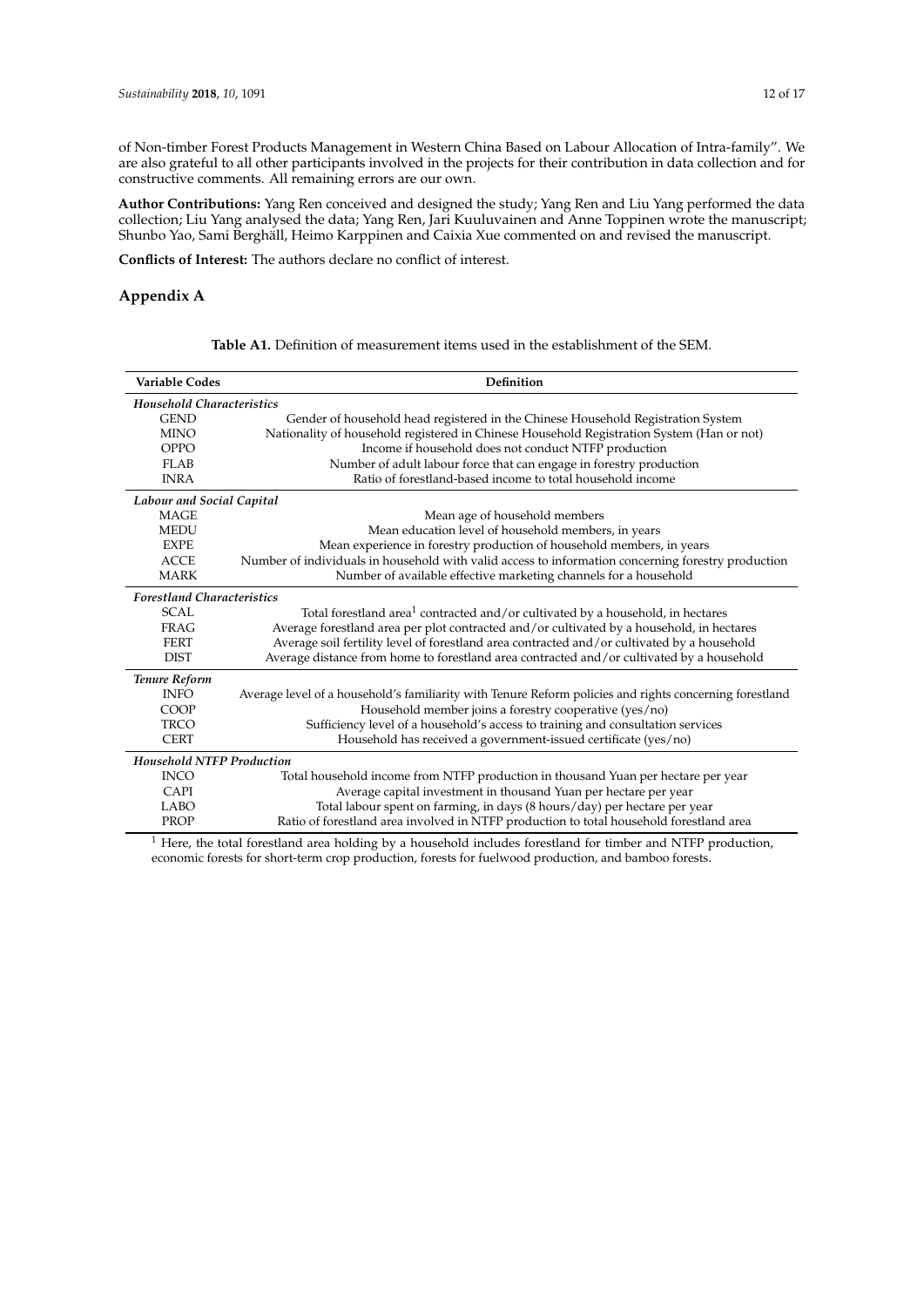**Table A2.** Covariance matrix of the measurement items used for estimating the SEM model  $(n = 932)$ .

| <b>Variable Codes</b> |       |       |       |       |       |       |       |       |       |       |       |       |       |       |       |       |       |       |       | GEND OPPO FLAB INRA MAGE MEDU EXPE ACCE MARK SCAL FRAG FERT DIST INFO COOP TRCO CERT INCO CAPI LABO PROP |       |
|-----------------------|-------|-------|-------|-------|-------|-------|-------|-------|-------|-------|-------|-------|-------|-------|-------|-------|-------|-------|-------|----------------------------------------------------------------------------------------------------------|-------|
| <b>GEND</b>           | 1.481 |       |       |       |       |       |       |       |       |       |       |       |       |       |       |       |       |       |       |                                                                                                          |       |
| <b>OPPO</b>           | 0.582 | 1.249 |       |       |       |       |       |       |       |       |       |       |       |       |       |       |       |       |       |                                                                                                          |       |
| <b>FLAB</b>           | 0.597 | 0.801 | 1.548 |       |       |       |       |       |       |       |       |       |       |       |       |       |       |       |       |                                                                                                          |       |
| <b>INRA</b>           | 0.525 | 0.782 | 0.689 | 1.371 |       |       |       |       |       |       |       |       |       |       |       |       |       |       |       |                                                                                                          |       |
| <b>MAGE</b>           | 0.361 | 0.326 | 0.394 | 0.315 | 1.549 |       |       |       |       |       |       |       |       |       |       |       |       |       |       |                                                                                                          |       |
| <b>MEDU</b>           | 0.315 | 0.349 | 0.459 | 0.304 | 0.897 | 1.284 |       |       |       |       |       |       |       |       |       |       |       |       |       |                                                                                                          |       |
| <b>EXPE</b>           | 0.317 | 0.408 | 0.295 | 0.289 | 0.971 | 0.617 | 1.579 |       |       |       |       |       |       |       |       |       |       |       |       |                                                                                                          |       |
| <b>ACCE</b>           | 0.148 | 0.353 | 0.284 | 0.148 | 0.576 | 0.501 | 0.517 | 1.361 |       |       |       |       |       |       |       |       |       |       |       |                                                                                                          |       |
| <b>MARK</b>           | 0.347 | 0.405 | 0.419 | 0.410 | 0.318 | 0.381 | 0.547 | 0.841 | 1.429 |       |       |       |       |       |       |       |       |       |       |                                                                                                          |       |
| <b>SCAL</b>           | 0.392 | 0.498 | 0.407 | 0.516 | 0.286 | 0.452 | 0.491 | 0.687 | 0.841 | 0.950 |       |       |       |       |       |       |       |       |       |                                                                                                          |       |
| <b>FRAG</b>           | 0.341 | 0.457 | 0.327 | 0.341 | 0.218 | 0.256 | 0.532 | 0.651 | 0.683 | 0.739 | 1.864 |       |       |       |       |       |       |       |       |                                                                                                          |       |
| <b>FERT</b>           | 0.284 | 0.369 | 0.269 | 0.237 | 0.348 | 0.299 | 0.428 | 0.549 | 0.409 | 0.784 | 0.862 | 1.122 |       |       |       |       |       |       |       |                                                                                                          |       |
| <b>DIST</b>           | 0.157 | 0.336 | 0.283 | 0.155 | 0.394 | 0.374 | 0.427 | 0.411 | 0.461 | 0.658 | 0.859 | 0.895 | 1.196 |       |       |       |       |       |       |                                                                                                          |       |
| <b>INFO</b>           | 0.152 | 0.318 | 0.270 | 0.189 | 0.293 | 0.389 | 0.483 | 0.493 | 0.398 | 0.609 | 0.856 | 0.868 | 0.871 | 1.518 |       |       |       |       |       |                                                                                                          |       |
| <b>COOP</b>           | 0.193 | 0.298 | 0.264 | 0.205 | 0.281 | 0.481 | 0.543 | 0.531 | 0.374 | 0.501 | 0.841 | 0.705 | 0.697 | 0.716 | 0.989 |       |       |       |       |                                                                                                          |       |
| <b>TRCO</b>           | 0.104 | 0.276 | 0.253 | 0.149 | 0.301 | 0.358 | 0.406 | 0.412 | 0.360 | 0.416 | 0.639 | 0.659 | 0.664 | 0.649 | 0.904 | 1.521 |       |       |       |                                                                                                          |       |
| <b>CERT</b>           | 0.113 | 0.291 | 0.190 | 0.218 | 0.289 | 0.327 | 0.351 | 0.349 | 0.395 | 0.487 | 0.551 | 0.589 | 0.625 | 0.601 | 0.865 | 0.988 | 1.987 |       |       |                                                                                                          |       |
| <b>INCO</b>           | 0.154 | 0.154 | 0.203 | 0.268 | 0.281 | 0.284 | 0.310 | 0.362 | 0.259 | 0.328 | 0.681 | 0.418 | 0.518 | 0.399 | 0.457 | 0.584 | 0.784 | 2.017 |       |                                                                                                          |       |
| <b>CAPI</b>           | 0.149 | 0.143 | 0.217 | 0.155 | 0.318 | 0.378 | 0.315 | 0.341 | 0.294 | 0.314 | 0.397 | 0.299 | 0.314 | 0.387 | 0.347 | 0.591 | 0.748 | 0.586 | 1.851 |                                                                                                          |       |
| <b>LABO</b>           | 0.040 | 0.111 | 0.158 | 0.127 | 0.234 | 0.359 | 0.458 | 0.281 | 0.291 | 0.397 | 0.366 | 0.364 | 0.378 | 0.380 | 0.356 | 0.547 | 0.736 | 0.772 | 0.784 | 1.974                                                                                                    |       |
| <b>PROP</b>           | 0.126 | 0.099 | 0.134 | 0.091 | 0.226 | 0.254 | 0.137 | 0.184 | 0.259 | 0.388 | 0.316 | 0.097 | 0.401 | 0.391 | 0.351 | 0.308 | 0.430 | 0.451 | 0.617 | 0.812                                                                                                    | 1.289 |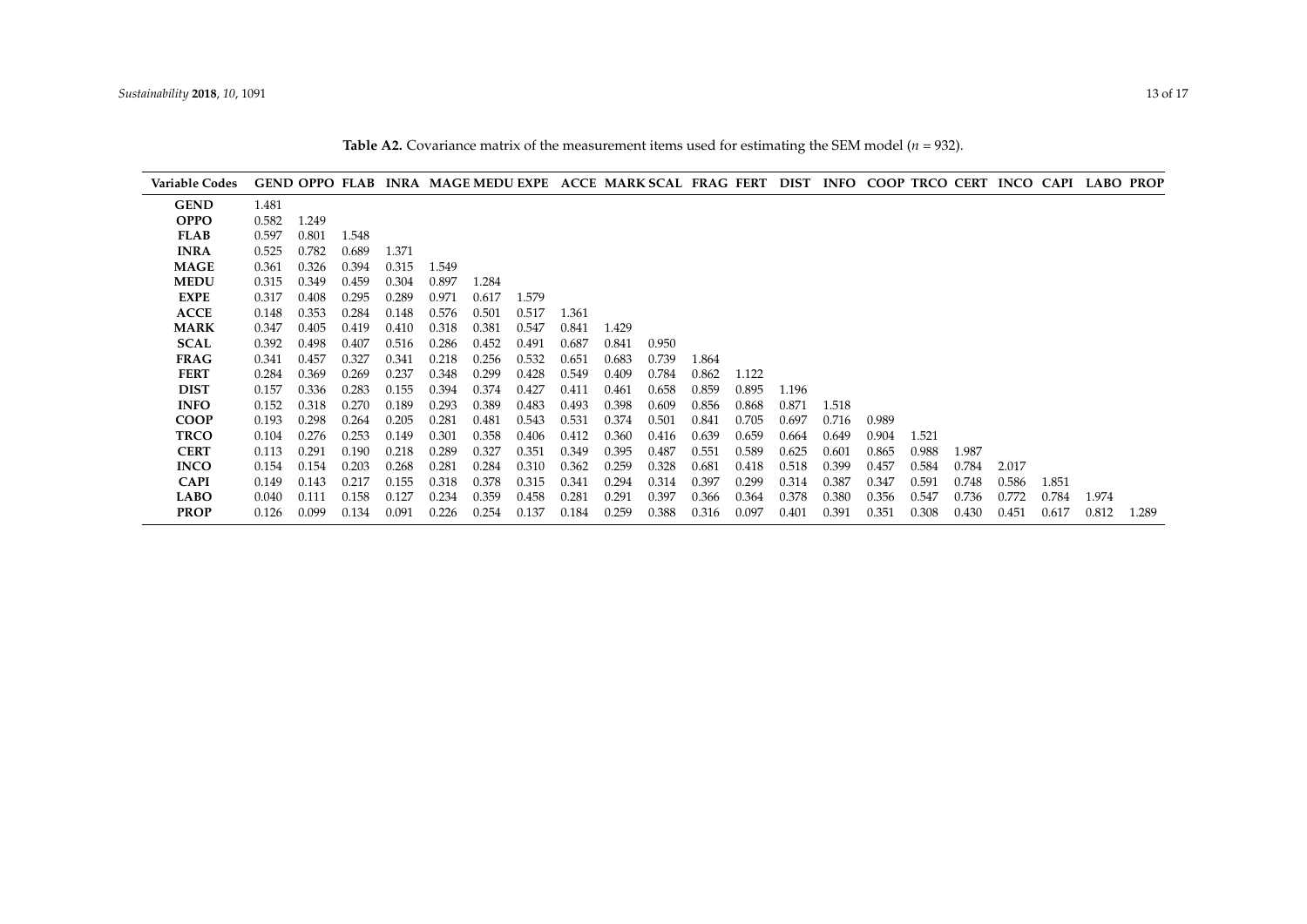## **References**

- 1. Dachang, L. Tenure and management of non-state forests in China since 1950: A historical review. *Environ. Hist.* **2001**, *6*, 239–263. [\[CrossRef\]](http://dx.doi.org/10.2307/3985086)
- 2. Hyde, W.F.; Belcher, B.M.; Xu, J. *China's forests: Global Lessons from Market Reforms*; Resources for the Future and CIFOR: Washington, DC, USA, 2003.
- 3. State Forestry Administration of China (SFA). China Forestry Database. Available online: [http://data.](http://data.forestry.gov.cn/lysjk/indexJump.do?url=view/moudle/index) [forestry.gov.cn/lysjk/indexJump.do?url=view/moudle/index](http://data.forestry.gov.cn/lysjk/indexJump.do?url=view/moudle/index) (accessed on 15 August 2017).
- 4. Liu, C.; Lu, J.; Yin, R. An estimation of the effects of China's priority forestry programs on farmers' income. *Environ. Manag.* **2010**, *45*, 526–540. [\[CrossRef\]](http://dx.doi.org/10.1007/s00267-010-9433-2) [\[PubMed\]](http://www.ncbi.nlm.nih.gov/pubmed/20140673)
- 5. State Forestry Administration of China (SFA). *China forest resource report (2009-2013)*; China Forestry Publishing House: Beijing, China, 2014. (In Chinese)
- 6. Delang, C.; Wang, W. Chinese forest policy reforms after 1998: The case of the natural forest protection program and the slope land conversion program. *Int. Forest. Rev.* **2013**, *15*, 290–304. [\[CrossRef\]](http://dx.doi.org/10.1505/146554813807700128)
- 7. Yin, R.; Zulu, L.; Qi, J.; Freudenberger, M.; Sommerville, M. Empirical linkages between devolved tenure systems and forest conditions: Primary evidence. *For. Policy Econ.* **2016**, *73*, 277–285. [\[CrossRef\]](http://dx.doi.org/10.1016/j.forpol.2016.06.033)
- 8. Shackleton, C.M.; Pandey, A.K.; Ticktin, T. Illustration of the effects of non-timber forest products production. In *Ecological Sustainability for Non-Timber Forest Products: Dynamics and Case Studies of Harvesting*; Routledge: London, UK, 2015; Volume 23, pp. 125–201.
- 9. Ticktin, T. The ecological implications of harvesting non-timber forest products. *J. Appl. Ecol.* **2004**, *41*, 11–21. [\[CrossRef\]](http://dx.doi.org/10.1111/j.1365-2664.2004.00859.x)
- 10. Schaafsma, M.; Morse-Jones, S.; Posen, P.; Swetnam, R.D.; Balmford, A.; Bateman, I.J.; Burgess, N.D.; Chamshama, S.A.O.; Fisher, B.; Freeman, T.; et al. The importance of local forest benefits: Economic valuation of non-timber forest products in the eastern arc mountains in Tanzania. *Glob. Environ. Chang.* **2014**, *24*, 295–305. [\[CrossRef\]](http://dx.doi.org/10.1016/j.gloenvcha.2013.08.018)
- 11. Shackleton, C.; Shackleton, S. The importance of non-timber forest products in rural livelihood security and as safety nets: A review of evidence from South Africa. *S. Afr. J. Sci.* **2004**, *100*, 658–664.
- 12. Mahapatra, A.K.; Tewari, D.D. Importance of non-timber forest products in the economic valuation of dry deciduous forests of India. *For. Policy Econ.* **2005**, *7*, 455–467. [\[CrossRef\]](http://dx.doi.org/10.1016/j.forpol.2004.02.002)
- 13. Dawson, I.K.; Leakey, R.; Clement, C.R.; Weber, J.C.; Cornelius, J.P.; Roshetko, J.M.; Vinceti, B.; Kalinganire, A.; Tchoundjeu, Z.; Masters, E. The management of tree genetic resources and the livelihoods of rural communities in the tropics: Non-timber forest products, smallholder agroforestry practices and tree commodity crops. *For. Ecol. Manag.* **2014**, *333*, 9–21. [\[CrossRef\]](http://dx.doi.org/10.1016/j.foreco.2014.01.021)
- 14. Gunatilake, H.; Senaratne, D.M.; Abeygunawardena, P. Role of non-timber forest products in the economy of peripheral communities of knuckles national wilderness area of Sri Lanka: A farming systems approach. *Econ. Bot.* **1993**, *47*, 275–281. [\[CrossRef\]](http://dx.doi.org/10.1007/BF02862294)
- 15. Chukwuone, N.A.; Okeke, C.A. Can non-wood forest products be used in promoting household food security? Evidence from Savannah and rainforest regions of southern Nigeria. *For. Policy Econ.* **2012**, *25*, 1–9. [\[CrossRef\]](http://dx.doi.org/10.1016/j.forpol.2012.09.001)
- 16. Shackleton, C.M.; Pandey, A.K. Positioning non-timber forest products on the development agenda. *For. Policy Econ.* **2014**, *38*, 1–7. [\[CrossRef\]](http://dx.doi.org/10.1016/j.forpol.2013.07.004)
- 17. Steele, M.Z.; Shackleton, C.M.; Shaanker, R.U.; Ganeshaiah, K.; Radloff, S. The influence of livelihood dependency, local ecological knowledge and market proximity on the ecological impacts of harvesting non-timber forest products. *For. Policy Econ.* **2015**, *50*, 285–291. [\[CrossRef\]](http://dx.doi.org/10.1016/j.forpol.2014.07.011)
- 18. Belcher, B.; Ruíz-Pérez, M.; Achdiawan, R. Global patterns and trends in the use and management of commercial ntfps: Implications for livelihoods and conservation. *World Dev.* **2005**, *33*, 1435–1452. [\[CrossRef\]](http://dx.doi.org/10.1016/j.worlddev.2004.10.007)
- 19. Ticktin, T.; Shackleton, C. Harvesting non-timber forest products sustainably: Opportunities and challenges. In *Non-timber Forest Products in the Global Context*; Shackleton, S., Shackleton, C., Shanley, P., Eds.; Springer: Berlin, Germany, 2011; Volume 7, pp. 149–169.
- 20. Zhang, H.; Kuuluvainen, J.; Yang, H.; Xie, Y.; Liu, C. The effect of off-farm employment on forestland transfers in China: A simultaneous-equation Tobit model estimation. *Sustainability* **2017**, *9*, 1645. [\[CrossRef\]](http://dx.doi.org/10.3390/su9091645)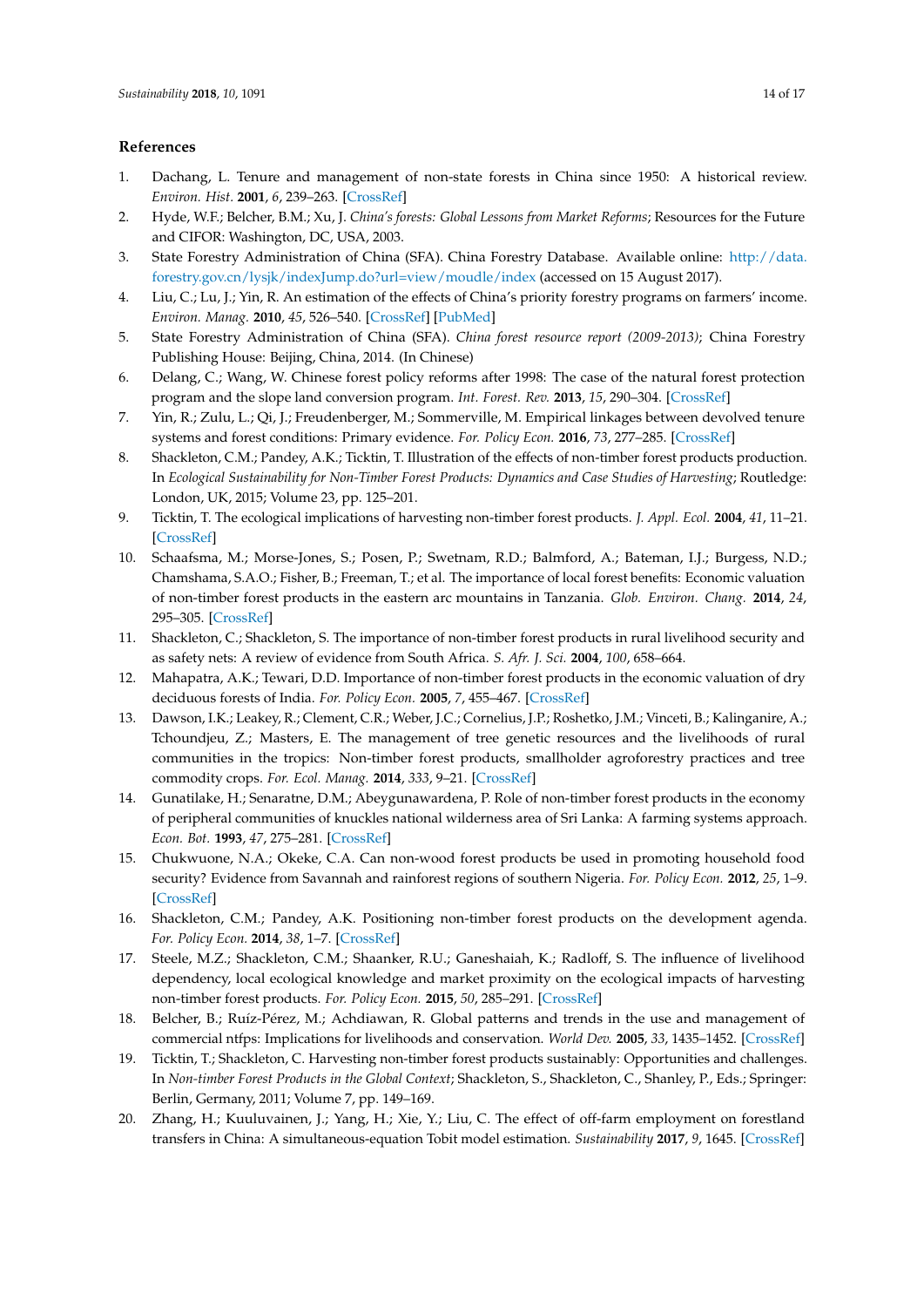- 21. Chen, J.; Innes, J.L. The implications of new forest tenure reforms and forestry property markets for sustainable forest management and forest certification in China. *J. Environ. Manag.* **2013**, *129*, 206–215. [\[CrossRef\]](http://dx.doi.org/10.1016/j.jenvman.2013.07.007) [\[PubMed\]](http://www.ncbi.nlm.nih.gov/pubmed/23948439)
- 22. Siikamäki, J.; Ji, Y.; Xu, J. Post-reform forestland markets in China. *Land Econ.* **2015**, *91*, 211–234. [\[CrossRef\]](http://dx.doi.org/10.3368/le.91.2.211)
- 23. Yin, R.; Yao, S.; Huo, X. China's forest tenure reform and institutional change in the new century: What has been implemented and what remains to be pursued? *Land Use Policy* **2013**, *30*, 825–833. [\[CrossRef\]](http://dx.doi.org/10.1016/j.landusepol.2012.06.010)
- 24. Qin, P.; Xu, J. Forest land rights, tenure types, and farmers' investment incentives in China. *China Agric. Econ. Rev.* **2013**, *5*, 154–170. [\[CrossRef\]](http://dx.doi.org/10.1108/17561371311294829)
- 25. Xie, L.Y.; Berck, P.; Xu, J.T. The effect on forestation of the collective forest tenure reform in China. *China Econ. Rev.* **2016**, *38*, 116–129. [\[CrossRef\]](http://dx.doi.org/10.1016/j.chieco.2015.12.005)
- 26. Xie, Y.; Gong, P.; Han, X.; Wen, Y. The effect of collective forestland tenure reform in China: Does land parcellation reduce forest management intensity? *J. For. Econ.* **2014**, *20*, 126–140. [\[CrossRef\]](http://dx.doi.org/10.1016/j.jfe.2014.03.001)
- 27. Zhang, H.; Buongiorno, J.; Zhu, S. Domestic and foreign consequences of China's land tenure reform on collective forests. *Int. For. Rev.* **2012**, *14*, 349–362. [\[CrossRef\]](http://dx.doi.org/10.1505/146554812802646648)
- 28. Živojinović, I.; Nedeljković, J.; Stojanovski, V.; Japelj, A.; Nonić, D.; Weiss, G.; Ludvig, A. Non-timber forest products in transition economies: Innovation cases in selected see countries. *For. Policy Econ.* **2017**, *81*, 18–29. [\[CrossRef\]](http://dx.doi.org/10.1016/j.forpol.2017.04.003)
- 29. Mukul, S.A.; Rashid, A.M.; Uddin, M.B.; Khan, N.A. Role of non-timber forest products in sustaining forest-based livelihoods and rural households' resilience capacity in and around protected area: A Bangladesh study. *J. Environ. Plan. Manag.* **2016**, *59*, 628–642. [\[CrossRef\]](http://dx.doi.org/10.1080/09640568.2015.1035774)
- 30. Zhu, H.; Hu, S.; Ren, Y.; Ma, X.; Cao, Y. Determinants of engagement in non-timber forest products (NTFPs) business activities: A study on worker households in the forest areas of daxinganling and xiaoxinganling mountains, Northeastern China. *For. Policy Econ.* **2017**, *80*, 125–132. [\[CrossRef\]](http://dx.doi.org/10.1016/j.forpol.2017.03.019)
- 31. Janse, G.; Ottitsch, A. Factors influencing the role of non-wood forest products and services. *For. Policy Econ.* **2005**, *7*, 309–319. [\[CrossRef\]](http://dx.doi.org/10.1016/S1389-9341(03)00068-6)
- 32. Wang, W.; Li, Q.; Lien, D. Human capital, political capital, and off-farm occupational choices in rural China. *Int. Rev. Econ. Finance* **2016**, *42*, 412–422. [\[CrossRef\]](http://dx.doi.org/10.1016/j.iref.2015.10.012)
- 33. Zhang, D.; Aboagye Owiredu, E. Land tenure, market, and the establishment of forest plantations in Ghana. *For. Policy Econ.* **2007**, *9*, 602–610. [\[CrossRef\]](http://dx.doi.org/10.1016/j.forpol.2005.12.001)
- 34. Ndoye, O.; Pérez, M.R.; Eyebe, A. *The Markets of Non-Timber Forest Products in the Humid Forest Zone of Cameroon*; Overseas Development Institute: London, UK, 2016.
- 35. Liu, S.; Chen, G.; Huang, H.; Lin, W.; Guo, D.; Zhao, S.; Tian, D.; Su, M. Patrilineal background of the minority population from Chaoshan Fenghuang mountain, an isolated mountain region, in China. *Genomics* **2017**, *109*, 284–289. [\[CrossRef\]](http://dx.doi.org/10.1016/j.ygeno.2017.05.002) [\[PubMed\]](http://www.ncbi.nlm.nih.gov/pubmed/28487173)
- 36. Senaratne, A.; Abeygunawardena, P.; Jayatilake, W. Changing role of non-timber forest products (NTFP) in rural household economy: The case of Singaraja world heritage site in Sri Lanka. *Environ. Manag.* **2003**, *32*, 559–571. [\[CrossRef\]](http://dx.doi.org/10.1007/s00267-003-2973-y) [\[PubMed\]](http://www.ncbi.nlm.nih.gov/pubmed/15015695)
- 37. Dongliang, Z.; Jia, X. The reform of the collectively-owned forestry system in Fujian: Implementation, effects and reflection. *J. China Agric. Univ.* **2007**, *3*, 12–21. (In Chinese)
- 38. Xie, Y.; Wen, Y.; Zhang, Y.; Li, X. Impact of property rights reform on household forest management investment: An empirical study of southern China. *For. Policy Econ.* **2013**, *34*, 73–78. [\[CrossRef\]](http://dx.doi.org/10.1016/j.forpol.2012.12.002)
- 39. Arnold, J.E.M. Economic Factors in Farmer Adoption of Forest Product Activities. Available online: <http://www.fao.org/docrep/w3735e/w3735e19.htm> (accessed on 4 April 2018).
- 40. Fu, Y.; Chen, J.; Guo, H.; Chen, A.; Cui, J.; Hu, H. The role of non-timber forest products during agroecosystem shift in Xishuangbanna, southwestern China. *For. Policy Econ.* **2009**, *11*, 18–25. [\[CrossRef\]](http://dx.doi.org/10.1016/j.forpol.2008.08.003)
- 41. López-Feldman, A.; Wilen, J.E. Poverty and spatial dimensions of non-timber forest extraction. *Environ. Dev. Econ.* **2008**, *13*, 621–642. [\[CrossRef\]](http://dx.doi.org/10.1017/S1355770X08004518)
- 42. Burton, R.J. An alternative to farmer age as an indicator of the life-cycle stage: The case for a farm family age index. *J. Rural Stud.* **2006**, *22*, 485–492. [\[CrossRef\]](http://dx.doi.org/10.1016/j.jrurstud.2006.02.005)
- 43. Liu, C.; Mullan, K.; Liu, H.; Zhu, W.; Rong, Q. The estimation of long-term impacts of China's key priority forestry programs on rural household incomes. *J. For. Econ.* **2014**, *20*, 267–285. [\[CrossRef\]](http://dx.doi.org/10.1016/j.jfe.2014.08.001)
- 44. Wei, D.; Chao, H.; Yali, W. Role of income diversification in reducing forest reliance: Evidence from 1838 rural households in China. *J. For. Econ.* **2016**, *22*, 68–79. [\[CrossRef\]](http://dx.doi.org/10.1016/j.jfe.2015.12.002)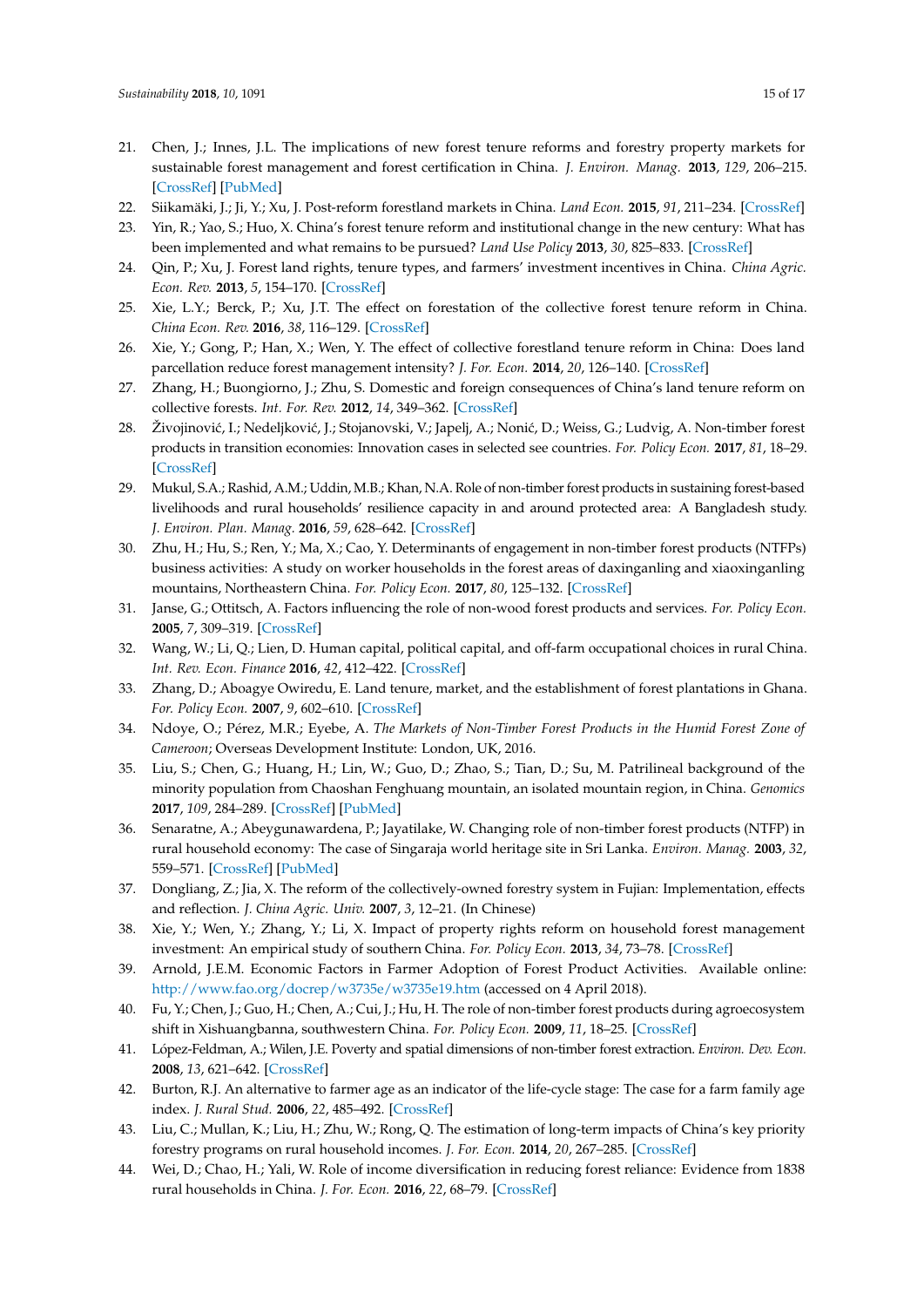- 45. Xu, J. *Collective Forest Tenure Reform in China: What Has Been Achieved So Far*; World Bank Conference on Land Governance: Washington, DC, USA, 2010.
- 46. Stoian, D. Making the best of two worlds: Rural and peri-urban livelihood options sustained by nontimber forest products from the Bolivian Amazon. *World Dev.* **2005**, *33*, 1473–1490. [\[CrossRef\]](http://dx.doi.org/10.1016/j.worlddev.2004.10.009)
- 47. Ndayambaje, J.; Heijman, W.; Mohren, G. Household determinants of tree planting on farms in rural Rwanda. *Small Scale For.* **2012**, *11*, 477–508. [\[CrossRef\]](http://dx.doi.org/10.1007/s11842-012-9196-0)
- 48. Tilt, B.; Gerkey, D. Dams and population displacement on China's upper Mekong River: Implications for social capital and social-ecological resilience. *Glob. Environ. Chang.* **2016**, *36*, 153–162. [\[CrossRef\]](http://dx.doi.org/10.1016/j.gloenvcha.2015.11.008)
- 49. Ray, D. *Development Economics*; Princeton University Press: Princeton, NJ, USA, 1998.
- 50. Tuff, K.; Tuff, T.; Davies, K. A framework for integrating thermal biology into fragmentation research. *Ecol. Lett.* **2016**, *19*, 361–374. [\[CrossRef\]](http://dx.doi.org/10.1111/ele.12579) [\[PubMed\]](http://www.ncbi.nlm.nih.gov/pubmed/26892491)
- 51. Zhang, K.; Song, C.; Zhang, Y.; Zhang, Q. Natural disasters and economic development drive forest dynamics and transition in China. *For. Policy Econ.* **2017**, *76*, 56–64. [\[CrossRef\]](http://dx.doi.org/10.1016/j.forpol.2015.08.010)
- 52. Xuemei, X.J.S.Y.J.; Jie, L. Collective forest tenure reform in China: Analysis of pattern and performance. *Forest. Econ.* **2008**, *9*, 7–15. (In Chinese)
- 53. He, J.; Dong, M.; Stark, M. Small mushrooms for big business? Gaps in the sustainable management of non-timber forest products in southwest China. *Sustainability* **2014**, *6*, 6847–6861. [\[CrossRef\]](http://dx.doi.org/10.3390/su6106847)
- 54. Jintao, J.X.L.L.X. Impact analysis of tenure reform on forest management model in plain forest area—Investigation report of forest tenure reform in Shandong Province. *For. Econ.* **2008**, *10*, 11–18.
- 55. Yi, Y.; Köhlin, G.; Xu, J. Property rights, tenure security and forest investment incentives: Evidence from China's collective forest tenure reform. *Environ. Dev. Econ.* **2014**, *19*, 48–73. [\[CrossRef\]](http://dx.doi.org/10.1017/S1355770X13000272)
- 56. Bass, S. *Certification's Impacts on Forests, Stakeholders and Supply Chains*; Russell Press: Nottingham, UK, 2001.
- 57. Meishan Forestry Bureau (MFB). *Meishan Forestry Production Report (2015–2016)*; Meishan Bureau of Statistics: Meishan, China, 2017. (In Chinese)
- 58. Bollen, K.A. A new incremental fit index for general structural equation models. *Sociol. Methods Res.* **1989**, *17*, 303–316. [\[CrossRef\]](http://dx.doi.org/10.1177/0049124189017003004)
- 59. Schumacker, R.E.; Lomax, R.G. *A Beginner's Guide to Structural Equation Modeling*; Psychology Press: New York, NY, USA, 2004.
- 60. Aibinu, A.A.; Al-Lawati, A.M. Using pls-sem technique to model construction organizations' willingness to participate in e-bidding. *Autom. Construct.* **2010**, *19*, 714–724. [\[CrossRef\]](http://dx.doi.org/10.1016/j.autcon.2010.02.016)
- 61. Hair, J.F., Jr.; Hult, G.T.M.; Ringle, C.; Sarstedt, M. *A Primer on Partial Least Squares Structural Equation Modeling*; Sage Publications: London, UK, 2016.
- 62. Muthén, B. A general structural equation model with dichotomous, ordered categorical, and continuous latent variable indicators. *Psychometrika* **1984**, *49*, 115–132. [\[CrossRef\]](http://dx.doi.org/10.1007/BF02294210)
- 63. Maruyama, G. *Basics of Structural Equation Modeling*; Sage Publications: London, UK, 1997.
- 64. Fornell, C.; Larcker, D.F. Evaluating structural equation models with unobservable variables and measurement error. *J. Market. Res.* **1981**, *18*, 39–50. [\[CrossRef\]](http://dx.doi.org/10.2307/3151312)
- 65. Nachtigall, C.; Kroehne, U.; Funke, F.; Steyer, R. (Why) Should We Use SEM? Pros and cons of structural equation modelling. *Methamphetamine Psychol. Res.* **2003**, *8*, 1–22.
- 66. Hu, L.; Bentler, P.M. Cutoff criteria for fit indexes in covariance structure analysis: Conventional criteria versus new alternatives. *Struct. Equ. Model.* **1999**, *6*, 1–55. [\[CrossRef\]](http://dx.doi.org/10.1080/10705519909540118)
- 67. Sisak, L.; Riedl, M.; Dudik, R. Non-market non-timber forest products in the Czech Republic—Their socio-economic effects and trends in forest land use. *Land Use Policy* **2016**, *50*, 390–398. [\[CrossRef\]](http://dx.doi.org/10.1016/j.landusepol.2015.10.006)
- 68. Wu, Z.; Ge, Q.; Dai, E. Modeling the relative contributions of land use change and harvest to forest landscape change in the taihe county, China. *Sustainability* **2017**, *9*, 708. [\[CrossRef\]](http://dx.doi.org/10.3390/su9050708)
- 69. Liu, C.; Liu, H.; Wang, S. Has China's new round of collective forest reforms caused an increase in the use of productive forest inputs? *Land Use Policy* **2017**, *64*, 492–510. [\[CrossRef\]](http://dx.doi.org/10.1016/j.landusepol.2017.03.011)
- 70. Zhu, Z.; Shen, Y.; Lü, Q.; Zheng, X. An empirical study on input and causal factors of non-timber forest production. *J. Nat. Resour.* **2011**, *2*, 2–10. (In Chinese)
- 71. Food and Agriculture Organization of the United Nations (FAO). Non-Wood Forest Products for Rural Income and Sustainable Forestry. Available online: <http://www.fao.org/docrep/v9480e/v9480e00.htm> (accessed on 29 March 2018).